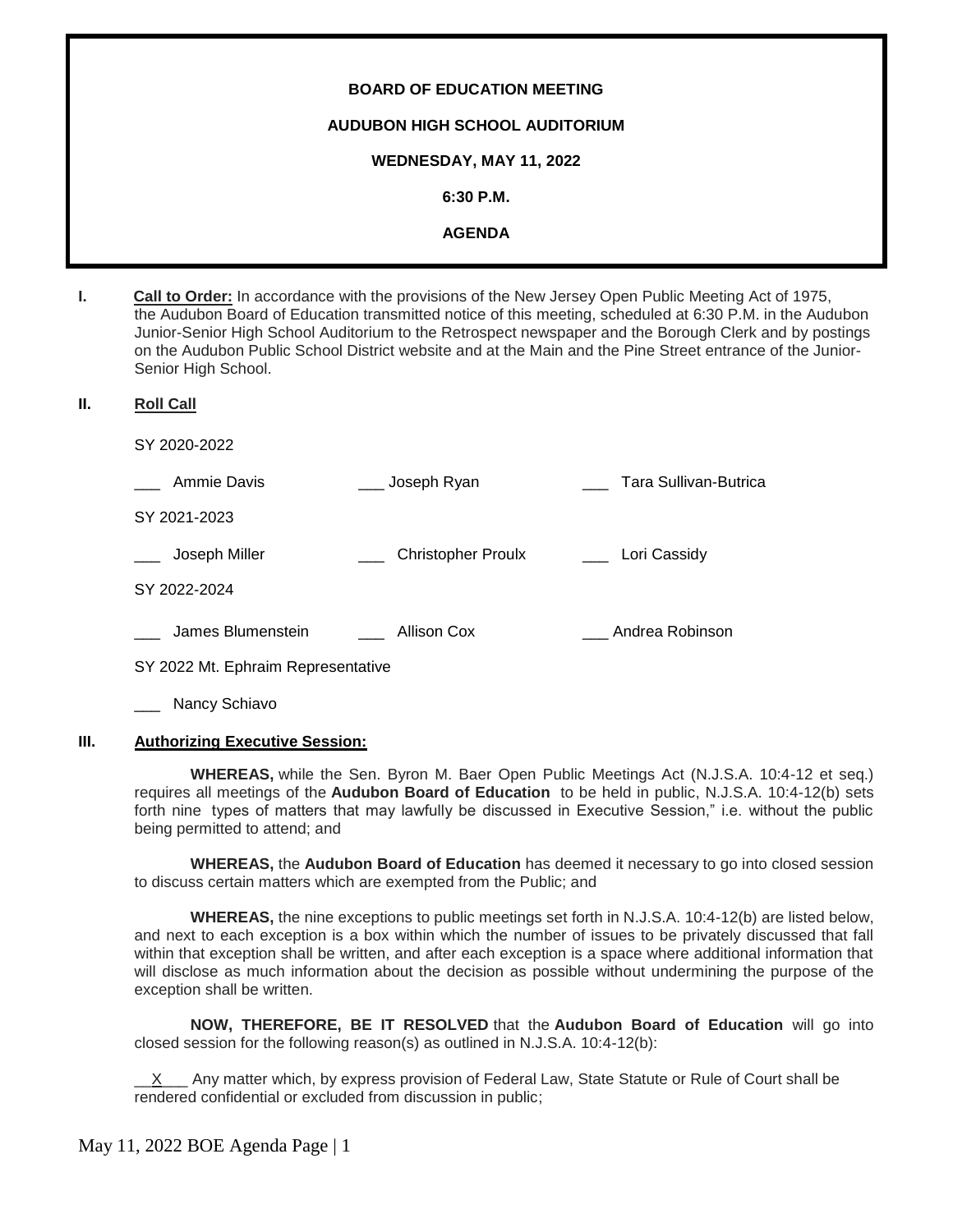Any matter in which the release of information would impair a right to receive funds from the federal government;

 X Any material the disclosure of which constitutes an unwarranted invasion of individual privacy such as any records, data, reports, recommendations, or other personal material of any educational, training, social service, medical, health, custodial, child protection, rehabilitation, legal defense, welfare, housing, relocation, insurance and similar program or institution operated by a public body pertaining to any specific individual admitted to or served by such institution or program, including but not limited to information relative to the individual's personal and family circumstances, and any material pertaining to admission, discharge, treatment, progress or condition of nay individual, unless the individual concerned (or, in the case of a minor or incompetent, his guardian) shall request in writing that the same be disclosed publically;

Any collective bargaining agreement, or the terms and conditions of which are proposed for inclusion in any collective bargaining agreement, including the negotiation of terms and conditions with employees or representatives of employees of the public body

\_\_\_\_\_ Any matter involving the purchase lease or acquisition of real property with public funds, the setting of bank rates or investment of public funds where it could adversely affect the public interest if discussion of such matters were disclosed;

Any tactics and techniques utilized in protecting the safety and property of the public provided that their disclosure could impair such protection;

 $X$  Any investigations of violations or possible violations of the law;

\_\_\_\_\_\_ Any pending or anticipated litigation or contract negotiation in which the public body is or may become a party. Any matters falling within the attorney-client privilege, to the extent that confidentiality is required in order for the attorney to exercise his ethical duties as a lawyer;

 $X$  Any matter involving the employment, appointment, termination of employment, terms and conditions of employment, evaluation of the performance, promotion or disciplining of any specific prospective public officer or employee or current public officer or employee employed or appointed by the public body, unless all individual employees or appointees whose rights could be adversely affected request in writing that such matter or matters be discussed at a public; Specifically the evaluation of the Superintendent

Any deliberation of a public body occurring after a public hearing that may result in the imposition of a specific civil penalty upon the responding party or the suspension or loss of a license or permit belonging to the responding party as a result of an act of omission for which the responding party bears responsibility;

**WHEREAS,** the length of the Executive Session is undetermined; however, the **Audubon Board of Education** will make every attempt to estimate the time of the session prior to convening the session after which the public meeting shall reconvene and the **Audubon Board of Education** will proceed with business.

**NOW, THEREFORE, BE IT RESOLVED,** that the **Audubon Board of Education** will go into Executive Session for only the above stated reasons;

**BE IT FURTHER RESOLVED** that the **Audubon Board of Education** hereby declares that its discussion of the aforementioned subject(s) may be made public at a time when the **Audubon Board of Education** attorney advises that the disclosure of the discussion will not detrimentally affect any right, interest or duty of the school district or any other entity with respect to said discussion.

**BE IT FURTHER RESOLVED** that the **Board of Education**, for the aforementioned reasons, hereby declares that the public is excluded from the portion of the meeting during which the above discussion shall take place and hereby directs the board secretary to take the appropriate action to effectuate the terms of this resolution.

1. Motion to move the Board of Education, by Resolution, adjourn into Executive Session from which the general public will be excluded to discuss school matters. The results of this session will be made public immediately after or as soon thereafter as a decision is reached.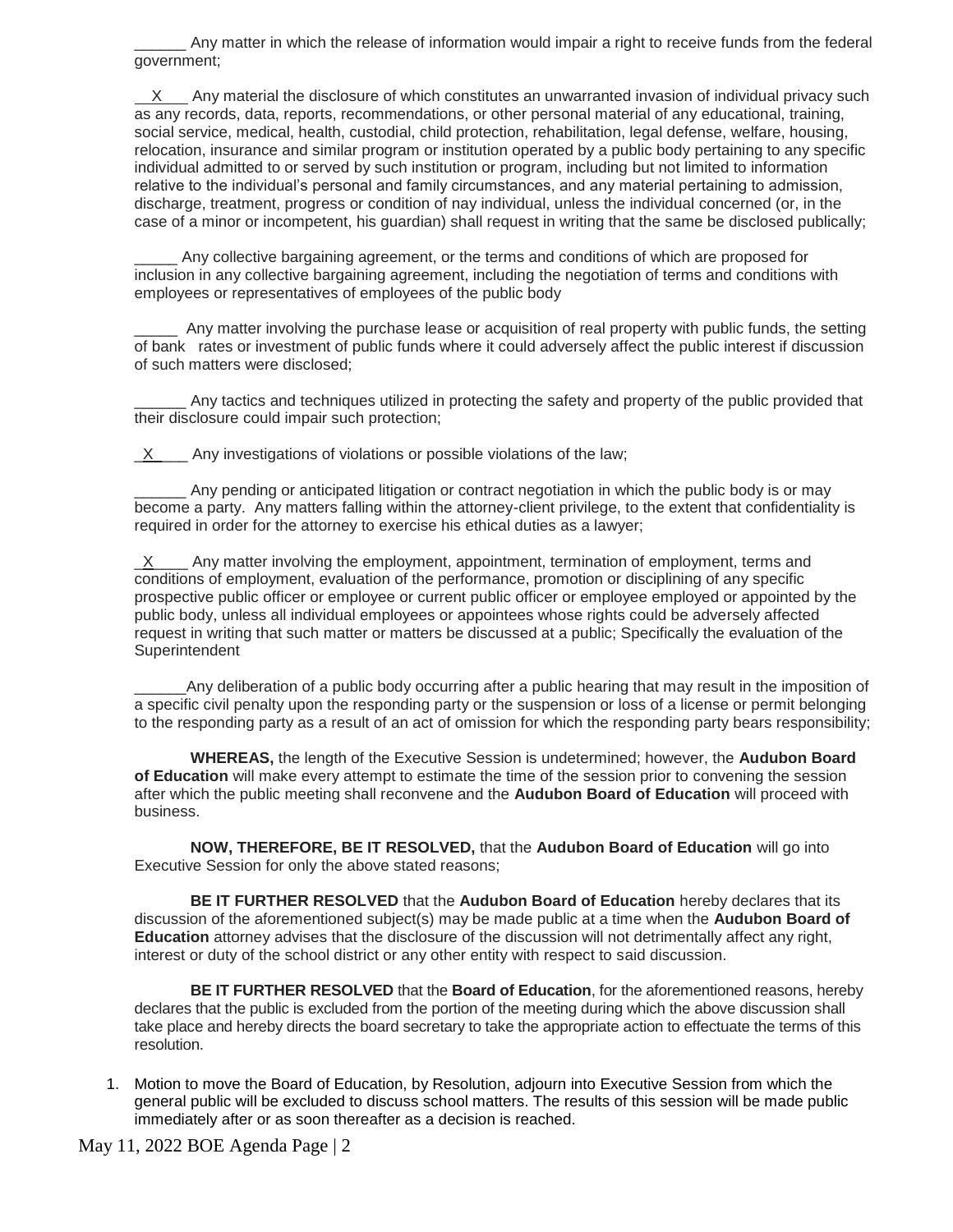|       |                                                            |                           | Voice Count: <u>_______________</u>       |                                                                           |
|-------|------------------------------------------------------------|---------------------------|-------------------------------------------|---------------------------------------------------------------------------|
| 2.    | Motion to reconvene the Board of Education, by Resolution. |                           |                                           |                                                                           |
|       |                                                            |                           |                                           |                                                                           |
|       | Time: ____________                                         |                           | Voice Count: __________________           |                                                                           |
| IV.   | <b>Call Meeting to Order</b>                               |                           |                                           |                                                                           |
| ۷.    | <b>Flag Salute</b>                                         |                           |                                           |                                                                           |
| VI.   | <b>Student Council Report:</b>                             | Leah Grim, Vice-President | Natalie Sylvester, President              |                                                                           |
| VII.  | <b>Spotlight Program:</b>                                  |                           |                                           |                                                                           |
|       | STUDENTS OF THE MONTH FOR APRIL 2022:                      |                           |                                           | THE AUDUBON BOARD OF EDUCATION SPOTLIGHT PROGRAM RECOGNIZES THE FOLLOWING |
|       | <b>Pre-Kindergarten</b><br><b>Weylin Scully</b>            |                           | Kindergarten<br><b>Colin Howard</b>       | <b>Grade One</b><br><b>Melody Burton</b>                                  |
|       | <b>Grade Two</b><br>Fiona Conahan                          | Lola Cox                  | <b>Grade Three</b>                        | <b>Grade Four</b><br>Charlotte Sullivan                                   |
|       | <b>Grade Five</b><br><b>Grace Zizak</b>                    | <b>Grade Six</b>          | <b>Grayson Heller</b>                     | <b>Grade Seven</b><br>Ryan Wynn                                           |
|       | <b>Grade Eight</b><br>Morganna Makuszewski                 |                           | <b>Freshman Class</b><br>Alexa Villarreal | <b>Sophomore Class</b><br>Lillian Zimmerman                               |
|       | <b>Junior Class</b><br>Janya Lugo                          | Leah Grim                 | <b>Senior Class</b>                       |                                                                           |
| VIII. | <b>Approval of Board Minutes:</b>                          |                           |                                           |                                                                           |
| 1.    | Motion to approve the following minutes:                   |                           | April 7, 2022 Public Session              |                                                                           |
|       |                                                            |                           | April 7, 2022 Executive Session           |                                                                           |
|       |                                                            |                           | April 13, 2022 Public Session             |                                                                           |
|       |                                                            |                           | April 13, 2022 Executive Session          |                                                                           |
|       | Motion to Approve: ________________________                |                           | Second: ______________________            |                                                                           |
|       | <b>Roll Call</b>                                           |                           |                                           |                                                                           |
|       | Ammie Davis                                                | ___ Joseph Ryan           | __ Tara Butrica                           | ___ Nancy Schiavo                                                         |
|       | Joseph Miller                                              | <b>Christopher Proulx</b> | __ Lori Cassidy                           |                                                                           |
|       | James Blumenstein                                          | __ Allison Cox            | Andrea Robinson                           |                                                                           |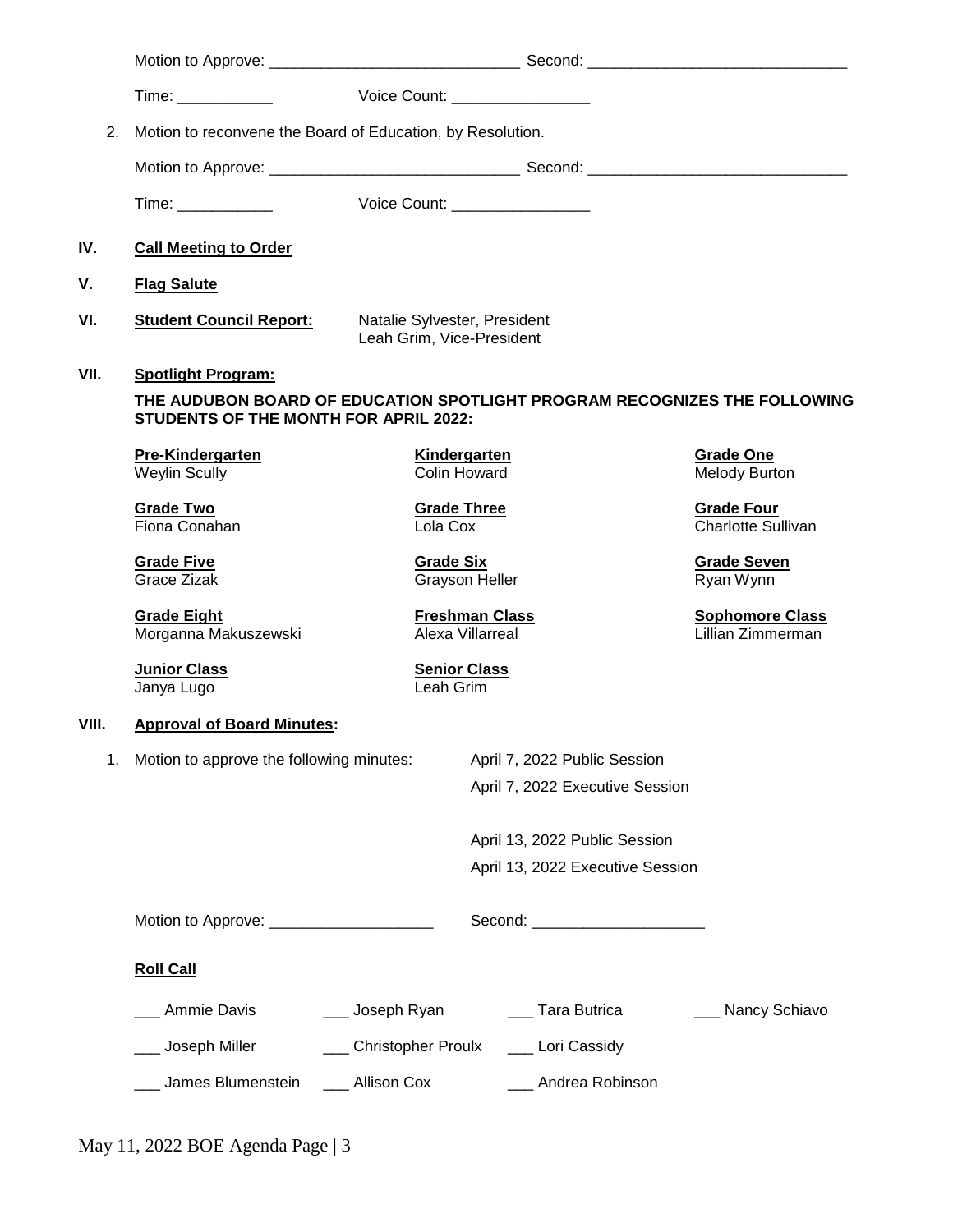# **IX. Participation:** (Agenda Items Only)

The Board of Education recognizes the value of public comment on educational issues and the importance of allowing members of the public to express themselves on school matters of community interest.

In order to permit the fair and orderly expression of such comment, the Board has set aside two portions of this Board meeting for public comment on any school or school district issue that a member of the public feels may be of interest to the residents of the school district.

For the first portion, public comments are invited on matters pertaining only to the agenda for tonight's meeting. For the second portion, public comments are invited on all matters pertaining to the school district.

Participants should announce their name, address, and any group they may represent, if applicable. The Board reserves the right to limit public discussion. Public discussion of a topic will be limited to fifteen (15) minutes, and individual speakers will be limited to three (3) minutes. No participant may speak more than once on the same topic until all others who wish to speak on that topic have been heard. Reference bylaws #0167 of the Audubon Public Schools Board of Education Manual.

The Board uses the public comment period as an opportunity to listen to citizen. Not all issues brought to a Board meeting will be resolved at that particular meeting. Complaints stated or actions requested by the public may be taken under advisement by the Board for investigation, discussion, actions, or disposition at a later date or time. The public comments sessions are an opportunity for citizens to share their opinions and remarks with the Board; it is not a question and answer session. The Board may or may not respond to public comments at the time they are made and is under no obligation to do so.

The Board does not endorse public comments nor will the Board be held liable for comments made by members of the public. Any individuals who may be the subject of public comments, including district employees, shall retain all rights against defamation and slander according to the laws of New Jersey.

All motions are voted on by all members unless otherwise marked with a +.

# **X. GOVERNANCE: Chairperson: Mr. Blumenstein – Committee Members: Ms. Butrica, Mr. Miller, Mr. Ryan and Alternate: Ms. Robinson**

# **Board of Education Goals**

- $\cdot \cdot$  To continue to provide equitable access to a rigorous curriculum while focusing on improving student achievement and decreasing the achievement gaps.
- $\div$  To maintain a cost-effective budget that provides for educational resources, supports a preventative maintenance program, and encourages and facilitates long-range facility improvements.
- $\cdot \cdot$  To foster a positive school climate and culture in order to positively impact student motivation, engagement, and achievement.
- 1. Motion to approve the second reading and adoption of the following policies and regulations as recommended by the full Governance Committee of the Board.

| <b>Regulation</b> | <b>Title</b>                                                                       | <b>New/Revised</b> |
|-------------------|------------------------------------------------------------------------------------|--------------------|
| 2431.4            | Prevention And Treatment Of Sports-Related Concussions And<br><b>Head Injuries</b> | Revised            |
| 2464              | <b>Gifted And Talented Pupils</b>                                                  | Revised            |
| 8465              | Crimes And Bias-Related Acts                                                       | Revised            |
| <b>Policy</b>     | <b>Title</b>                                                                       | <b>New/Revised</b> |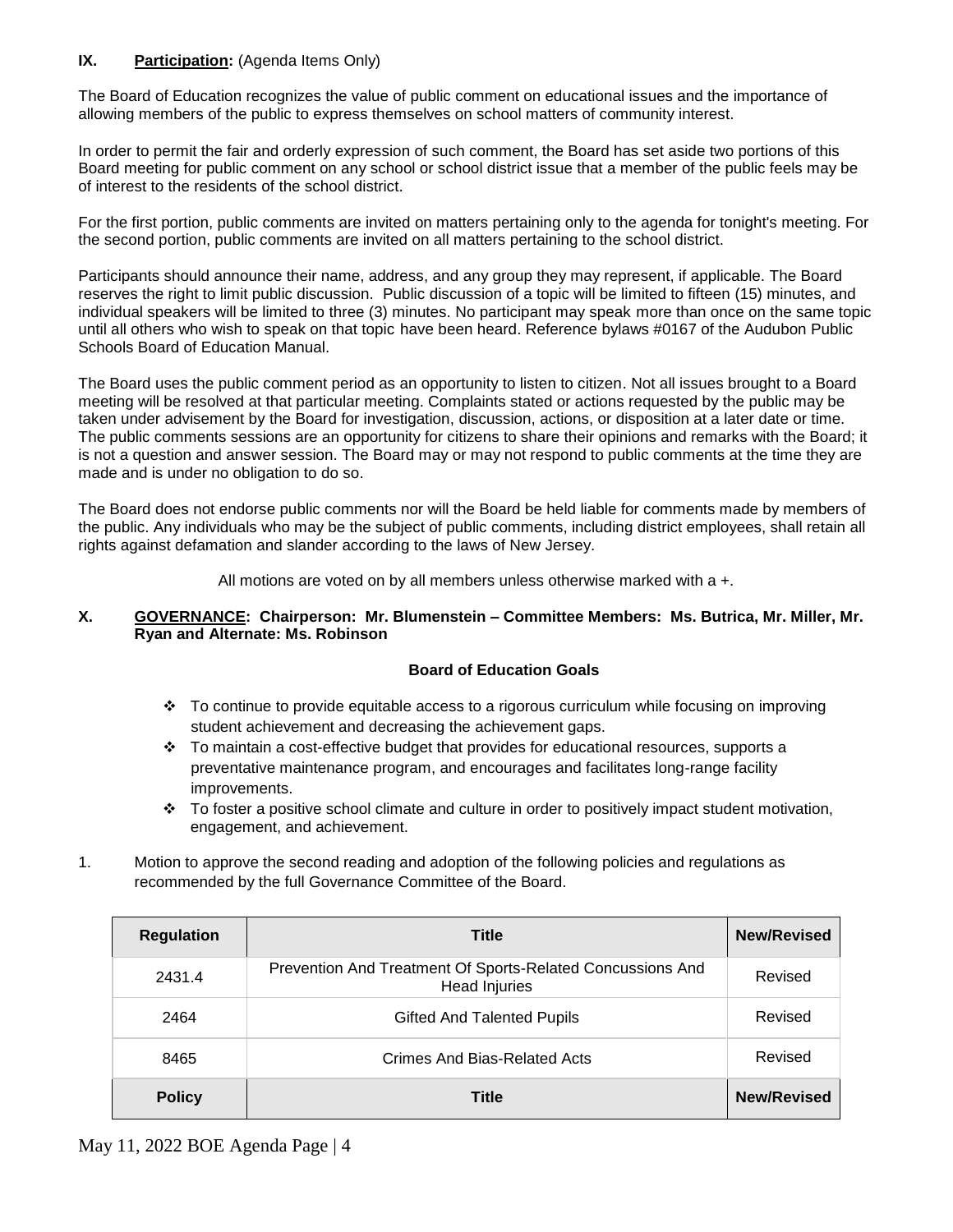| 5460              | <b>High School Graduation</b>                                                      |                                  | Revised       |
|-------------------|------------------------------------------------------------------------------------|----------------------------------|---------------|
| 2431.4            | Prevention And Treatment Of Sports-Related Concussions And<br><b>Head Injuries</b> |                                  | Revised       |
| 8465              | Crimes And Bias-Related Acts                                                       |                                  | Revised       |
|                   | Motion to Approve Item 1:                                                          | Second: ________________________ |               |
| <b>Roll Call</b>  |                                                                                    |                                  |               |
| Ammie Davis       | ___ Joseph Ryan                                                                    | Tara Butrica                     | Nancy Schiavo |
| ___ Joseph Miller | ___ Christopher Proulx ____ Lori Cassidy                                           |                                  |               |
| James Blumenstein | Allison Cox                                                                        | Andrea Robinson                  |               |

# **XI. OPERATIONS: Chairperson: Mrs. Cox – Committee Members: Ms. Davis, Mr. Proulx, Mr. Ryan and Alternate: Mr. Miller**

# **Board of Education Goals**

- To continue to provide equitable access to a rigorous curriculum while focusing on improving student achievement and decreasing the achievement gaps.
- $\div$  To maintain a cost-effective budget that provides for educational resources, supports a preventative maintenance program, and encourages and facilitates long-range facility improvements.
- To foster a positive school climate and culture in order to positively impact student motivation, engagement, and achievement.
- 1. Board Secretary's Report in accordance with 18A: 17-36 and 18A: 17-9 for the month of March 2022. The Board Secretary certifies that no line item account has been over expended in violation of N.J.A.C. 6A: 23A – 16.10 (c) 3 and that sufficient funds are available to meet the district's financial obligations for the remainder of the fiscal year.

March Board Secretary's Report

2. Cash Reconciliation Report in accordance with 18A:17-36 and 18A:17-9 for the month of March 2022. The Cash Reconciliation Report and Secretary's reports are in agreement for the month of March 2022.

March Cash Reconciliation Report

- 3.Board Secretary in accordance with N.J.A.C. 6A:23A 16.10 (c) 2 certifies that there are no changes in anticipated revenue amounts or revenue sources.
- 4. Board of Education Certification pursuant to N.J.A.C. 6A:23A 16.10 (c) 4 We certify that after review of the secretary's monthly financial report (appropriations section) and upon consultation with the appropriate district officials, that to the best of our knowledge no major accounts or fund has been over expended in violation of N.J.A.C. 6A:23A – 16.10 (b) and that sufficient funds are available to meet the district's financial obligations for the remainder of the fiscal year.
- 5. Motion to approve line item transfers for the month of March 2022.

March Transfers

6. Motion to approve the bills payable list for May 2022 in the amount of \$271,318.18 when certified.

May Bill List

May 11, 2022 BOE Agenda Page | 5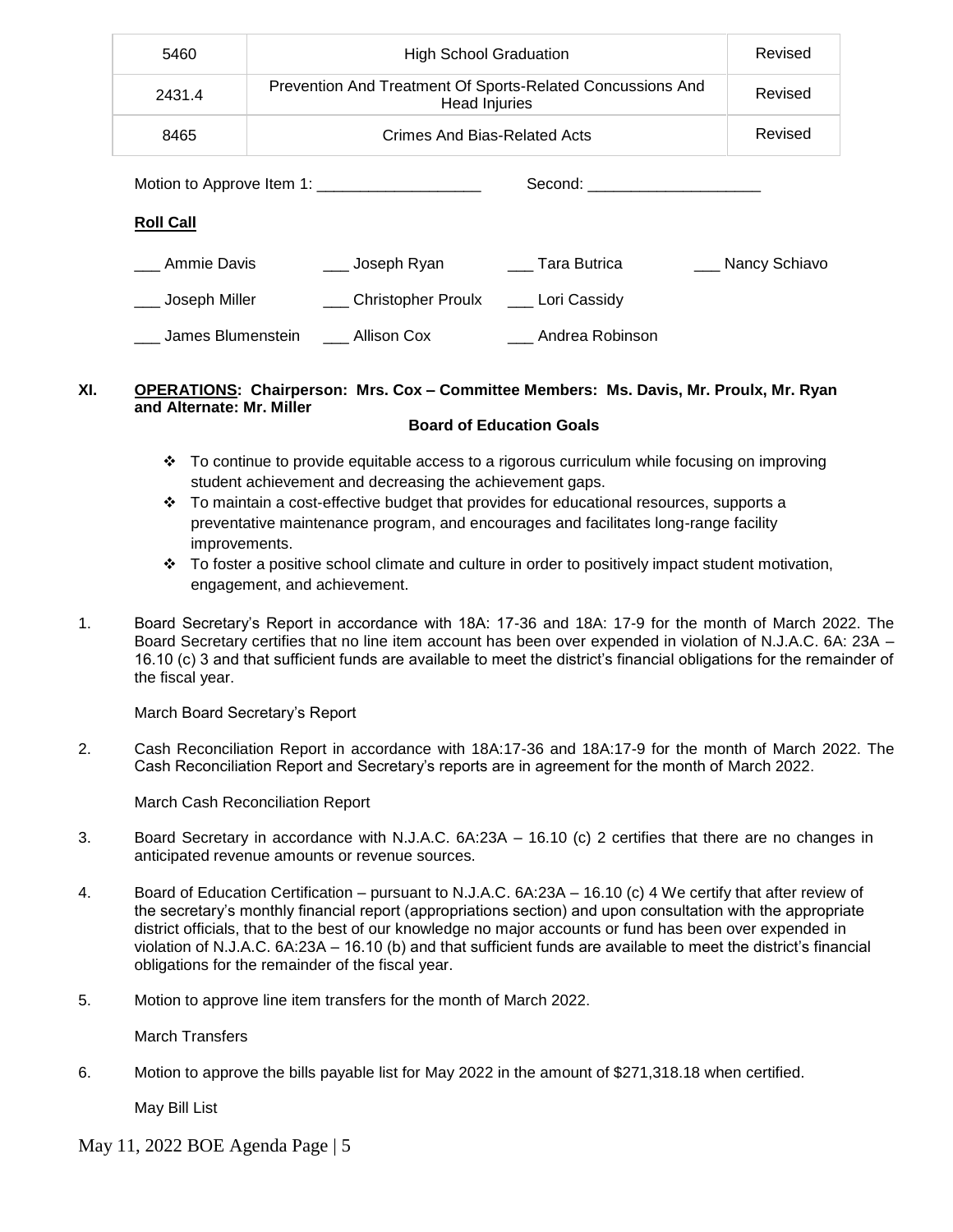7. Motion to acknowledge Safety conducted in the District Schools:

| <b>Audubon Park Preschool</b> |                             |
|-------------------------------|-----------------------------|
| April, 27, 2022               | Lock Down Drill             |
| April 29, 2022                | <b>Fire Drill</b>           |
| <b>Haviland Avenue School</b> |                             |
| April 26, 2022                | <b>Evacuation Drill</b>     |
| April 29, 2022                | <b>Fire Drill</b>           |
| <b>Mansion Avenue School</b>  |                             |
| April 4, 2022                 | <b>Bus Evacuation Drill</b> |
| April 26, 2022                | <b>Fire Drill</b>           |
| April 29, 2022                | <b>Shelter in Place</b>     |
|                               |                             |
| <b>Audubon High School</b>    |                             |
| April 4, 2022                 | <b>Bus Evacuation Drill</b> |
| April 8, 2022                 | <b>Evacuation Drill</b>     |

| April 12, 2022 | <b>Fire Drill</b> |
|----------------|-------------------|

- 8. Motion to approve Inverso and Stewart, LLC as auditors for the 2022/2023 school year at a fee of \$25,200.00. A fee increase of \$500.00 from 2021/2022 school year.
- 9. Motion to approve Garrison Architects as architect of record for the 2022/2023 school year as per fee schedule on file. No fee increase from 2021/2022 school year.
- 10. Motion to approve the firm Parker McCay as Solicitor for the 2022/2023 school year as per fee schedule on file. A fee increase of \$10.00/hour from 2021/2022 school year
- 11. Motion to approve the following Physicians of Record for the 2022/2023 school year at a fee of \$6,000.00 each:

Dr. James J. Runfola Rothman Institute

- 12. Motion to approve Plan Connect as 403 B (Tax Sheltered) Administrator for the 2022/2023 school year at a fee of \$1.50 per month per participant with active account.
- 13. Motion to approve 1st Colonial Bank and William Penn Bank as depositories of record for the 2022/2023 school year.
- 14. Motion to approve authorized signatories on following accounts:

Warrant - Superintendent, Business Administrator Payroll - Superintendent, Business Administrator Agency - Superintendent, Business Administrator Student Activities - Superintendent, Business Administrator Unemployment Trust - Superintendent, Business Administrator Community Education - Business Administrator, Coordinator Athletic Officials - Superintendent, Business Administrator, Supervisor of Athletics

May 11, 2022 BOE Agenda Page | 6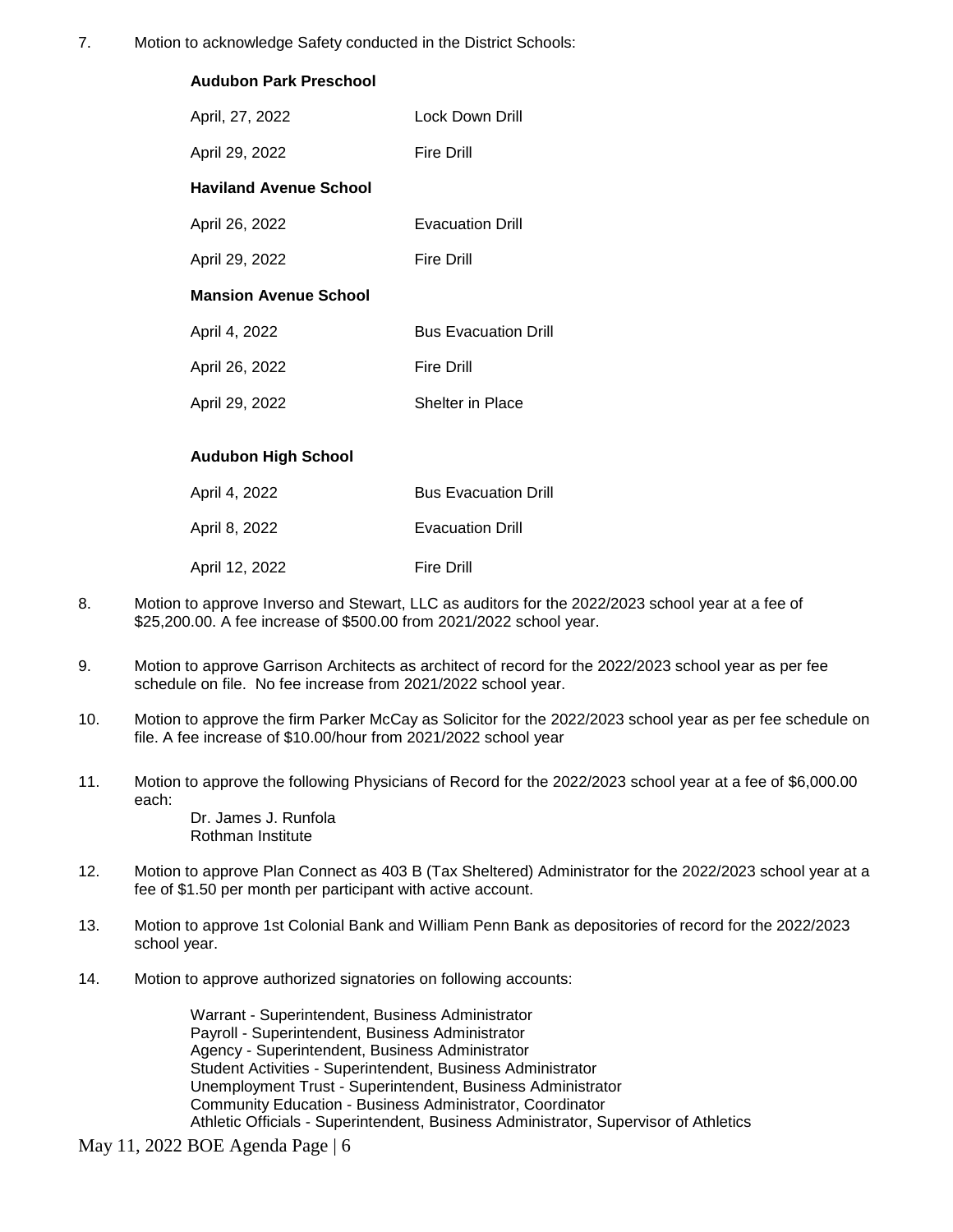Capital Project – Superintendent, Business Administrator

- 15. Motion to approve the Retrospect as the designated official newspaper of the Audubon Board of Education for releases and that the Courier Post be designated as an alternate, all in accordance with the Open Public Meetings Act.
- 16. Motion to establish Petty cash amounts for the 2022-2023 school year as follows:

| Board Office -   | \$200.00 |
|------------------|----------|
| Superintendent - | \$100.00 |
| Maintenance -    | \$100.00 |
| Mansion Ave -    | \$100.00 |
| Haviland Ave -   | \$100.00 |
| Keys Program -   | \$100.00 |

17. Motion to approve the agreement with Camden County Educational Services Commission to provide the following services on an as needed basis at an administrative fee of 5% for the 2022/2023 school year:

Transportation Services Non-public School Services CST and Professional Services Related Services Public School Certificated staff services Communications and Public Relations Services

18. Motion to approve the Risk Management Consultant Agreement with the Burlington County Insurance Pool Joint Insurance Fund (BCIP JIF) for the 2022/2023 school year.

Risk Management Consultant Agreement

19. Motion to approve the Resolution appointing a Risk Management Consultant with the Burlington County Insurance Pool Joint Insurance Fund (BCIP JIF) for the 2022/2023 school year.

Resolution Appointing A Risk Management Consultant

- 20. Motion to approve the food service management company cost reimbursable contract renewal with Nutri-Serve at a cost of \$33,750.00 for the 2022/2023 school year. Increase by \$2,250.00 from the 2021-2022 school year.
- 21. Motion to approve the following cafeteria prices for the 2022/2023 school year (Prices increase of \$.10 from 2021-2022 school year).

| <b>Student</b>      | <b>Price</b> |
|---------------------|--------------|
| Lunch - High School | \$3.40       |
| Lunch - Elementary  | \$2.95       |
| Lunch - Reduced     | ደበ 4በ        |
|                     |              |

| <b>Student</b>                | <b>Price</b> |
|-------------------------------|--------------|
| Breakfast - High School       | \$1.80       |
| <b>Breakfast - Elementary</b> | \$1.40       |
| Breakfast - Reduced           | \$0.30       |

| Adult            | Price  |
|------------------|--------|
| Lunch            | \$4.25 |
| <b>Breakfast</b> | ድኃ ኃድ  |

22. Motion to approve the agreement between the Collingswood Board of Education and the Audubon Board of Education whereas the Collingswood School District will provide maintenance services to the Audubon Public School District effective July 1, 2022 through June 30, 2023.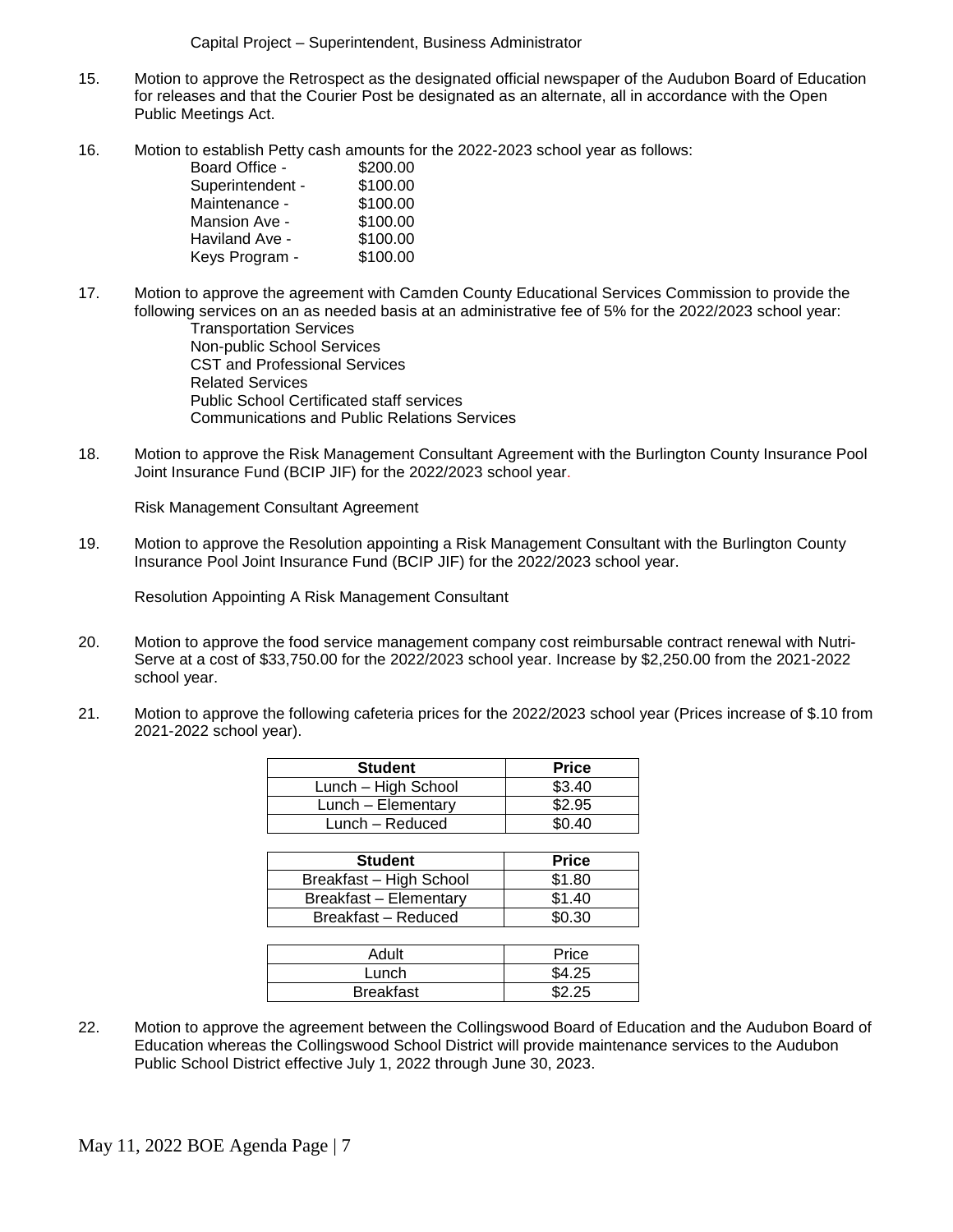- 23. Motion to approve the Superintendent and the Business Administrator to perform all necessary transfers and adjustments to close out the 2021/2022 school year budget and present the same to the Board at the next available meeting.
- 24. Motion to approve the establishing of a portion of every meeting of the Board of Education as a closed session of the meeting to discuss any legally approved topics when such topics need discussion.
- 25. Motion to approve the agreement between the Audubon Board of Education and Bellmawr Board of Education to provide technology services to the Belllmawr School District effective July 1, 2022 through June 30, 2023.
- 26. Motion to approve the agreement between the Audubon Board of Education and Haddon Township Board of Education to provide technology services to the Haddon Township School District effective July 1, 2022 through June 30, 2023.
- 27. Motion to approve the agreement between the Audubon Board of Education and Collingswood Board of Education to provide technology services to the Collingswood School District effective July 1, 2022 through June 30, 2023.
- 28. Motion to approve Phoenix Advisors as Continuing Disclosure Agent and Independent Registered Municipal Advisor for the 2022/2023 school year as per fee schedule on file. No fee increase from 2021/2022 school year.
- 29. Motion to approve the Audubon School District to provide busing, if available, for field trips for the Brooklawn and Mount Ephraim School Districts for the 2022–2023 school year at the below rate:

| Driver            | \$35.00/hour   |  |
|-------------------|----------------|--|
| Fuel              | \$0.585/miles  |  |
| Tolls             | If Applicable  |  |
| Additional charge | 25% above cost |  |

30. Motion to approve the salaries charged to the ESEA Grant for the 21-22 school year:

Instructional Staff:

| <b>Teachers</b>              | Salary from<br>Grant | <b>Total Salary</b> | Percentage |
|------------------------------|----------------------|---------------------|------------|
| <b>Christine Karageorgis</b> | 11,250.00            | 90,000.00           | 13%        |
| Patricia Marsh               | 45,240.00            | 45,240.00           | 100%       |
| Sharon McLaren               | 57,104.00            | 57,104.00           | 100%       |

| Instructional Aides | Salary from<br>Grant | <b>Total Salary</b> | Percentage |
|---------------------|----------------------|---------------------|------------|
| Lisa Kappel         | 24.384.00            | 24.384.00           | 100%       |

31. Motion to submit and accept the SDA FY2022 Funding for Return of Students in the amount of \$36,800.00 for emergent needs and capital maintenance in school districts.

Certification of SDA FY2022 Funding

32. Motion to approve participation on the Title III Consortium with Lindenwold Public Schools serving as the Lead Education Association for the 2022-2023 school year.

ESEA-ESSA FY 2023 Consortium Designation Form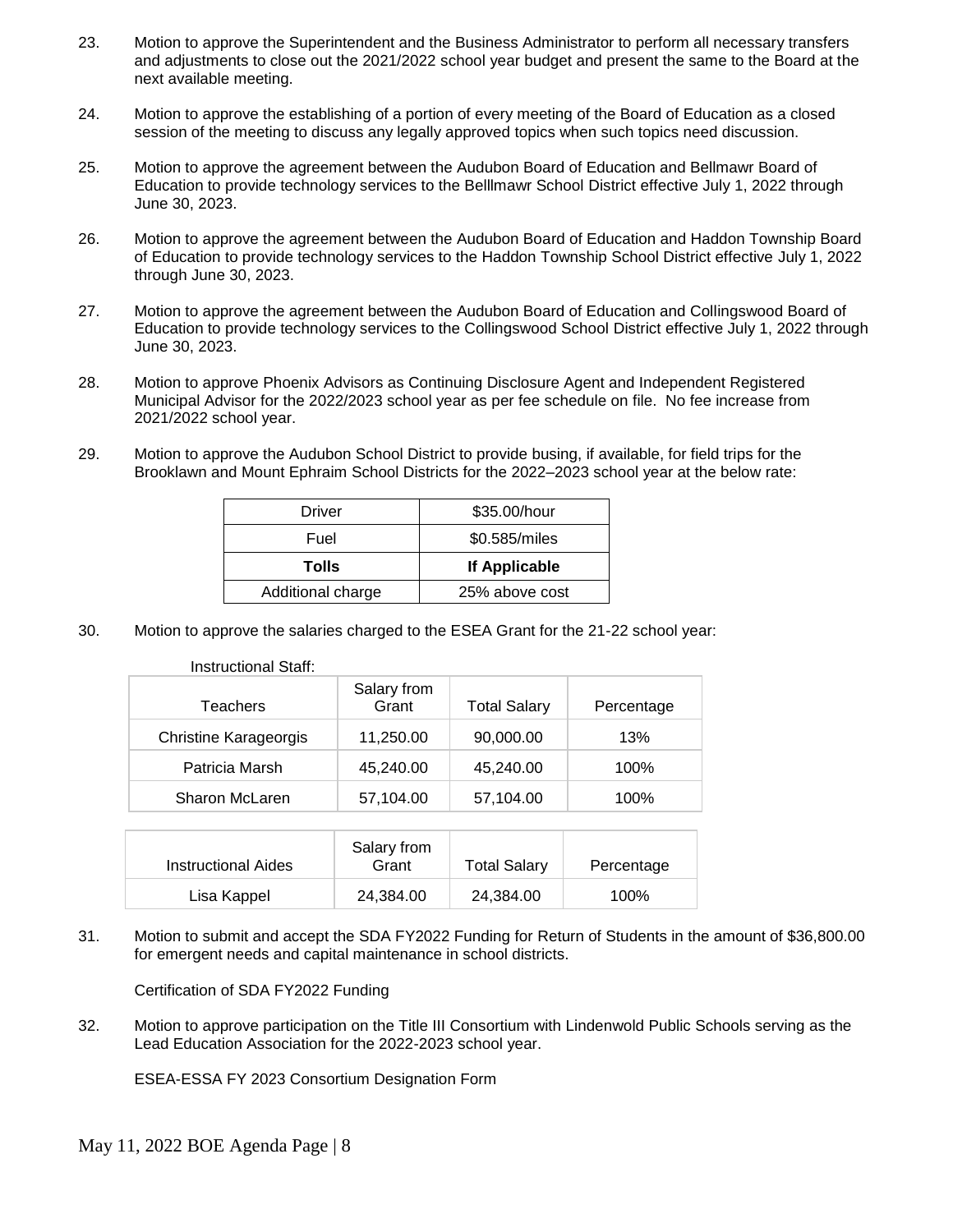33. Motion to approve the Student Support Service Agreement between the Family First Counseling, LLC (Elizabeth L. Scotto Di Perta) and the Audubon Board of Education in the Borough of Audubon supported through ESSER funds from September 1, 2022 through June 30, 2023 at an annual fee of \$36,610.00, payable in ten (10) monthly installments of \$3,661.00 commencing on September 1, 2022 due on the first day of each month.

Student Support Services Agreement

- 34. Motion to accept the \$2,500.00 donation from the ACME Markets Foundation's Nourishing Neighbors campaign to be used to support the Audubon Public School District food pantries.
- 35. Motion to accept the bid price of \$1,823.00 for sale of 2001 Thomas Built bus to Car Country USA.
- 36. Motion to authorize the Audubon Little League to investigate (overseeing permits and inspections, receiving zoning board approval, etc.) and to fully financially support the replacement of batting cages on the Audubon Board of Education property.

|                   |                                          |                 | Second: ________________________ |
|-------------------|------------------------------------------|-----------------|----------------------------------|
| <b>Roll Call</b>  |                                          |                 |                                  |
| Ammie Davis       | ___ Joseph Ryan                          | Tara Butrica    | ___ Nancy Schiavo                |
| _ Joseph Miller   | ___ Christopher Proulx ____ Lori Cassidy |                 |                                  |
| James Blumenstein | Allison Cox                              | Andrea Robinson |                                  |

# **XII. EDUCATION: Chairperson: Ms. Schiavo - Committee Members: Mr. Blumenstein, Mr. Proulx, Ms. Robinson and Alternate: Ms. Cassidy**

# **Board of Education Goals**

- To continue to provide equitable access to a rigorous curriculum while focusing on improving student achievement and decreasing the achievement gaps.
- $\cdot \cdot$  To maintain a cost-effective budget that provides for educational resources, supports a preventative maintenance program, and encourages and facilitates long-range facility improvements.
- $\cdot \cdot$  To foster a positive school climate and culture in order to positively impact student motivation, engagement, and achievement.
- 1. Motion to approve the issuance of written decisions affirming, rejecting, or modifying the Superintendent's determination in regard to incident(s) reported at the April 13, 2022 meeting of the Board of Education.

| School      | <b>Incident Report Number</b> | <b>Board Determination</b> |
|-------------|-------------------------------|----------------------------|
| <b>AHS</b>  | 8443                          | Not HIB                    |
| <b>AHS</b>  | 8457                          | Not HIB                    |
| <b>MAS</b>  | N/A                           | N/A                        |
| <b>MAS</b>  | N/A                           | N/A                        |
| <b>HAS</b>  | N/A                           | N/A                        |
| <b>APPS</b> | N/A                           | N/A                        |

#### 2. + Student Statistics May 1, 2022

| Date     | Audubon<br>Preschool | <b>Haviland Avenue</b> | <b>Mansion Avenue</b> | Audubon Jr./Sr.<br>нs | Out of District | Total |
|----------|----------------------|------------------------|-----------------------|-----------------------|-----------------|-------|
| 5/1/2022 | 28                   | 246                    | 359                   | 782                   | 21              | .436  |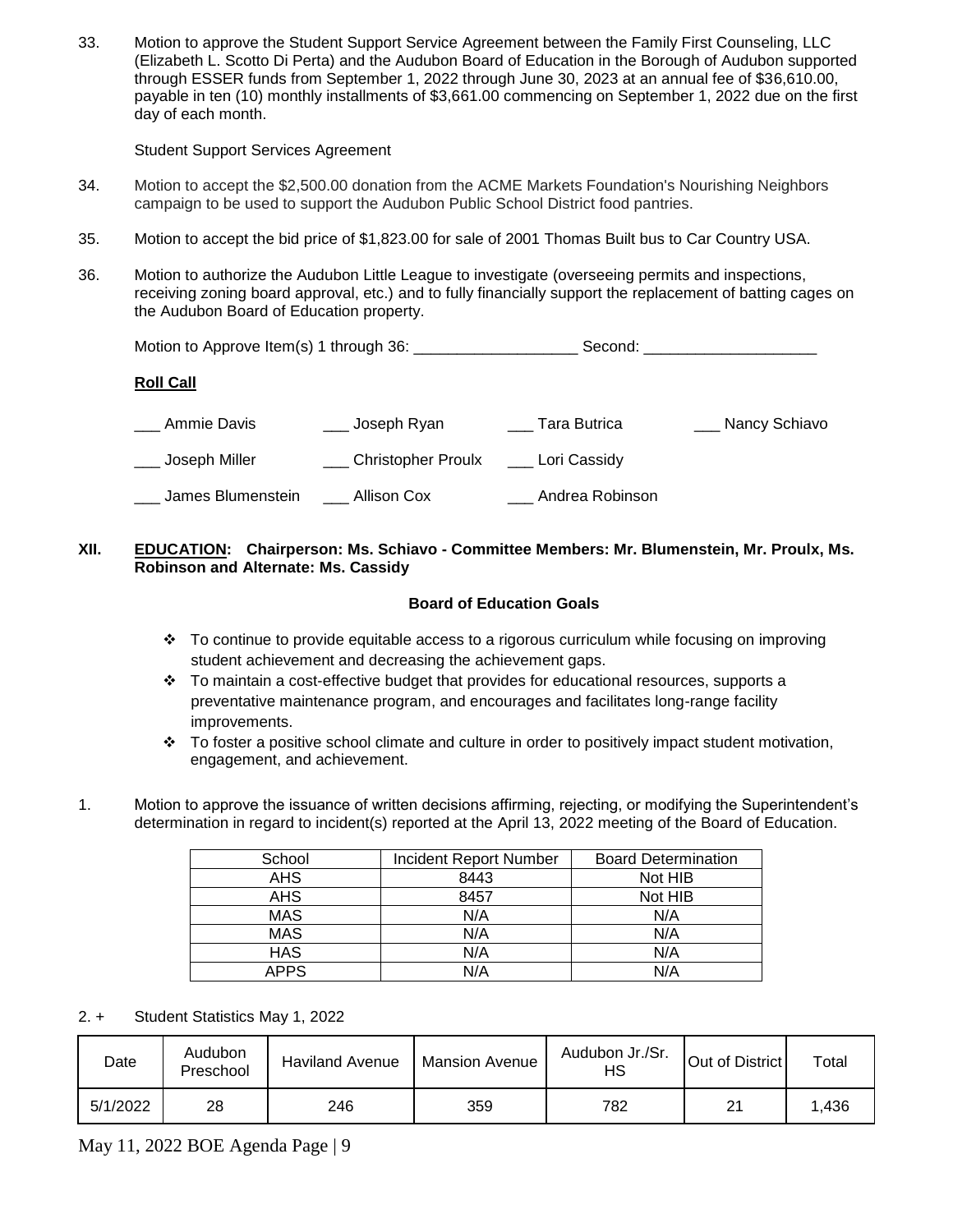| 4/1/2022 | 28  | 247 | 359 | 780 | n,<br><u>_</u> | ,435  |
|----------|-----|-----|-----|-----|----------------|-------|
| 5/3/2021 | N/A | 247 | 370 | 804 | 20             | 1,441 |

# 3. **Approval of Attendance at Conferences and Workshops for the 2021-2022 School Year**

 **WHEREAS**, certain **Audubon Public School District employees** have requested authorization to attend the conference(s)/Workshop(s) listed below, and

**WHEREAS**, the attendance of each employee at the specified conference/workshop is educationally necessary, fiscally prudent and 1) directly related to and within the scope of the employee's current responsibilities and the **District's Professional Learning Plan**, and 2) critical to the instructional needs of the District or furthers the efficient operation of the District;

**NOW, THEREFORE BE IT RESOLVED**, that the **Audubon Board of Education** authorizes the attendance of the employees at the specified conferences/workshops listed below, and be it

**FURTHER RESOLVED**, that the **Board** hereby determines that the estimated expenses related to the authorized travel listed below are justified and

**THEREFORE**, authorizes payment of any registration fees and statutorily authorized travel expenditures to the designated employees, not to exceed District budgetary limitations and to be in accordance with the provisions of *N.J.S.A. 18A:11-12*, the District's travel policy and procedures, State travel payment guidelines established by the Department of Treasury in NJOMB circular letter 08-13-OMB, and with the guidelines established by the federal Office of Management and Budget:

| Participant                         | Conference Title & Location                                                                                | Date(s)      | Cost                                 |
|-------------------------------------|------------------------------------------------------------------------------------------------------------|--------------|--------------------------------------|
| <b>Christine Fox-</b><br>Kasilowski | Help! They Don't know their facts!"<br>Moving Beyond Memorization by<br>Developing Fact Fluency<br>Virtual | N/A          | Conference Cost<br>\$129.00          |
| Molly Fleming                       | <b>Trauma Sensitive Schools</b><br>Virtual                                                                 | May 19, 2022 | No Cost                              |
| Scott LaPayover                     | Management of Shoulder Injury<br>Old Bridge, NJ                                                            | June 2, 2022 | Conference Cost<br>\$80.00<br>Travel |

#### 4. + Motion to approve the following use of facilities requests:

| School     | Location                                           | Activity                                                       | Start/End<br>Date(s)                                      | Time(s)                              | Contact           |
|------------|----------------------------------------------------|----------------------------------------------------------------|-----------------------------------------------------------|--------------------------------------|-------------------|
| <b>AHS</b> | Varsity Baseball<br>Field                          | Audubon<br>Baseball<br><b>Boosters</b><br><b>Baseball Camp</b> | $6/20 - 6/23/22$                                          | $9:30$ am $-1:00$ pm                 | <b>Rich Horan</b> |
| <b>AHS</b> | Outdoor<br>* Basketball<br>Courts                  | <b>Basketball</b><br>Camps                                     | Week #1: $8/1 -$<br>8/5/22<br>Week #2: $8/8 -$<br>8/12/22 | $9:00$ AM $-$ 12:00 PM               | Tim Lenahan       |
| <b>HAS</b> | Blacktop,<br>Cafeteria, & 1 <sup>st</sup><br>Floor | End of Year<br><b>Blacktop Bash</b>                            | 6/10/22                                                   | $12:00 \text{ PM} - 9:00 \text{ PM}$ | Raye Martin       |

\* Location may need to change, date(s) may need to change and/or the camp may be cancelled as a result of referendum work.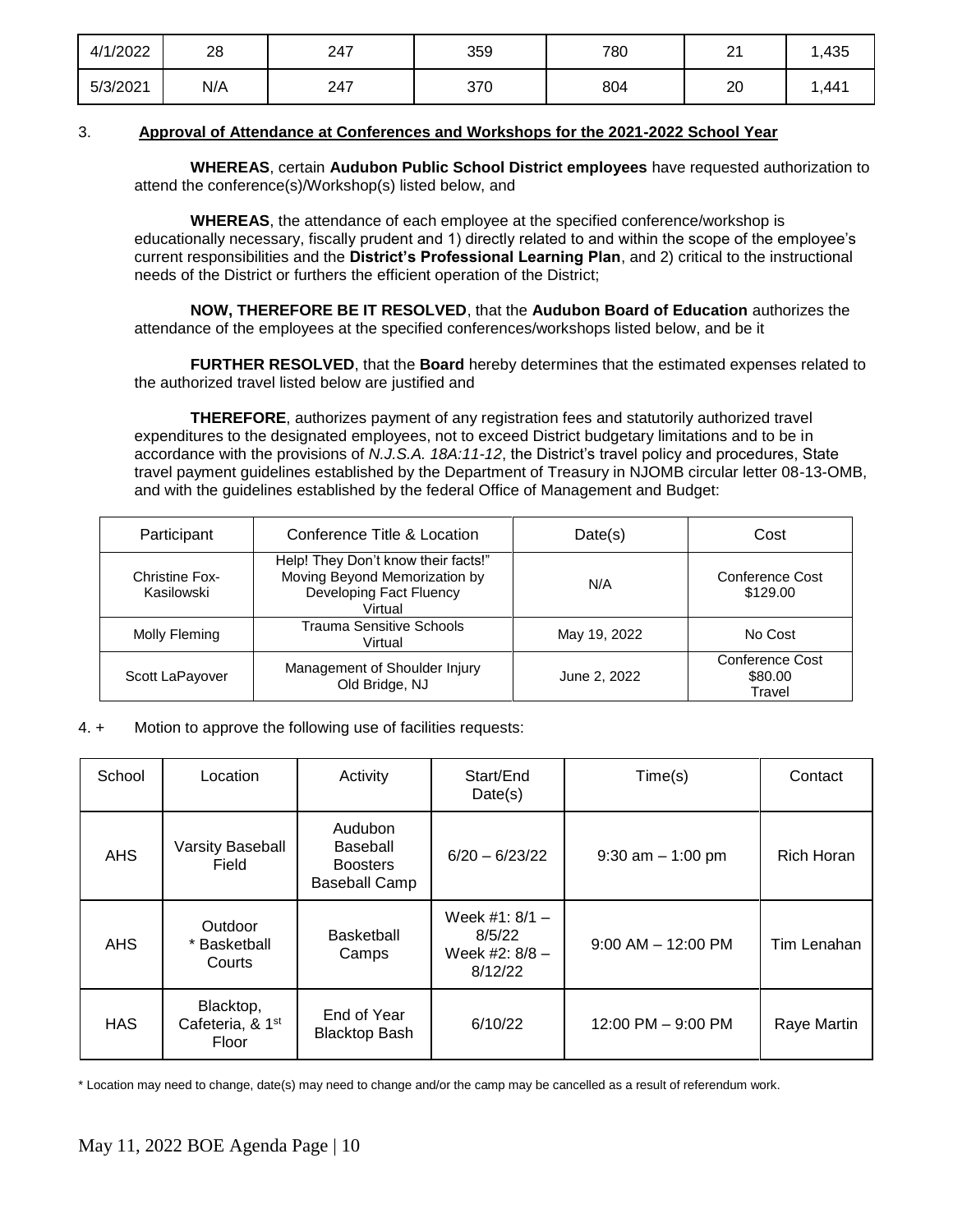# 5. + Motion to approve the following field trip requests for the 2021-2022 school year:

| School      | Destination of Trip/<br>Staff in charge                                | Date    | Time(s)                             | Chaperones &<br><b>Students</b>                                 | Purpose of Trip                                                   | <b>Bus Cost</b> |
|-------------|------------------------------------------------------------------------|---------|-------------------------------------|-----------------------------------------------------------------|-------------------------------------------------------------------|-----------------|
| <b>MAS</b>  | Mt. Laurel<br><b>Flunplex</b><br>M. Meehan                             | 5/12/22 | Depart: 9:15 am<br>Return: 2:30 pm  | 13 chaperones,<br>89 students                                   | 6 <sup>th</sup> grade end of year<br>celebration                  | \$323.14        |
| <b>APPS</b> | <b>Haviland Avenue</b><br>School<br>G. Morris, M.<br><b>McCutcheon</b> | 6/3/22  | Depart: 9:00 am<br>Return: 11:00 am | 4 chaperones<br>24 students                                     | <b>School Visit</b>                                               | \$65.75         |
| <b>HAS</b>  | Storybook Land<br>C. McNellis                                          | 6/8/22  | Depart: 8:30 am<br>Return: 2:30 pm  | 43 chaperones,<br>43 students                                   | Relating language<br>Arts topics in a fun<br>and safe environment | \$220.64        |
| <b>AHS</b>  | Six Flags Great<br>Adventure<br>M. Tomasetti                           | 6/13/22 | Depart: 9:00 am<br>Return: 6:00 pm  | 1 chaperone<br>per 15 students<br>attending; Final<br>count TBD | Senior Trip                                                       | \$697.31        |
| <b>MAS</b>  | <b>Recreation Center</b><br>Park<br>A. Beebe, E.<br>McCurdy            | 6/13/22 | Depart: 8:45 am<br>Return: 12:30 pm | 16 chaperones,<br>161 students                                  | 3rd & 4 <sup>th</sup> grade end of<br>year celebration            | No Cost         |
| <b>MAS</b>  | <b>Recreation Center</b><br>Park<br>C. McFetridge                      | 6/15/22 | Depart: 9:00 am<br>Return: 10:30 am | 11 chaperones,<br>110 students                                  | 5 <sup>th</sup> grade end of year<br>celebration                  | No Cost         |
| <b>MAS</b>  | <b>Recreation Center</b><br>Park<br>M. Meehan                          | 6/17/22 | Depart: 9:00 am<br>Return: 10:30 am | 9 chaperones,<br>89 students                                    | 6 <sup>th</sup> grade end of year<br>celebration                  | No Cost         |

6. Motion to approve homebound instruction for the following student(s):

| <b>STUDENT ID#</b> | <b>DATE</b>                                                                    |
|--------------------|--------------------------------------------------------------------------------|
| 44674              | Home instruction effective retroactive to April 25, 2022 through June 17, 2022 |

- 7. Motion to authorize the Audubon Board of Education to collect and maintain the following pupil records by authorized and certificated personnel:
	- a. Attendance Reports
	- b. Class Rank and Grade Point Average
	- c. Counselor Notes of Parent/Student/Teacher Conferences
	- d. Child Study Team Information
	- e. Discipline Violations
	- f. Driver Education Course Verification
	- g. Grade Reports
	- h. Health Records
	- i. HIB Investigations & Correspondence
	- j. Listing of Participants in Clubs and Activities
	- k. New Jersey SMART Data (various)
	- l. Progress Reports
	- m. Recommendation Letters
	- n. Registration Information and Proof of Residency (including Transfer Students)
	- o. Sports Participation including Health Records
	- p. Suspension Notices
	- q. Transcripts 9 through 12
	- r. Test Results including but not limited to Access for ELLs, ACT, AP Exams, ASVAB, DLM, DRA, PSAT, NJSLA (PARCC), NWEA MAP, SAT I, SAT II, Student Growth Objectives.

Motion to Approve Items 1 through 7: \_\_\_\_\_\_\_\_\_\_\_\_\_\_\_\_\_\_\_ Second: \_\_\_\_\_\_\_\_\_\_\_\_\_\_\_\_\_\_\_\_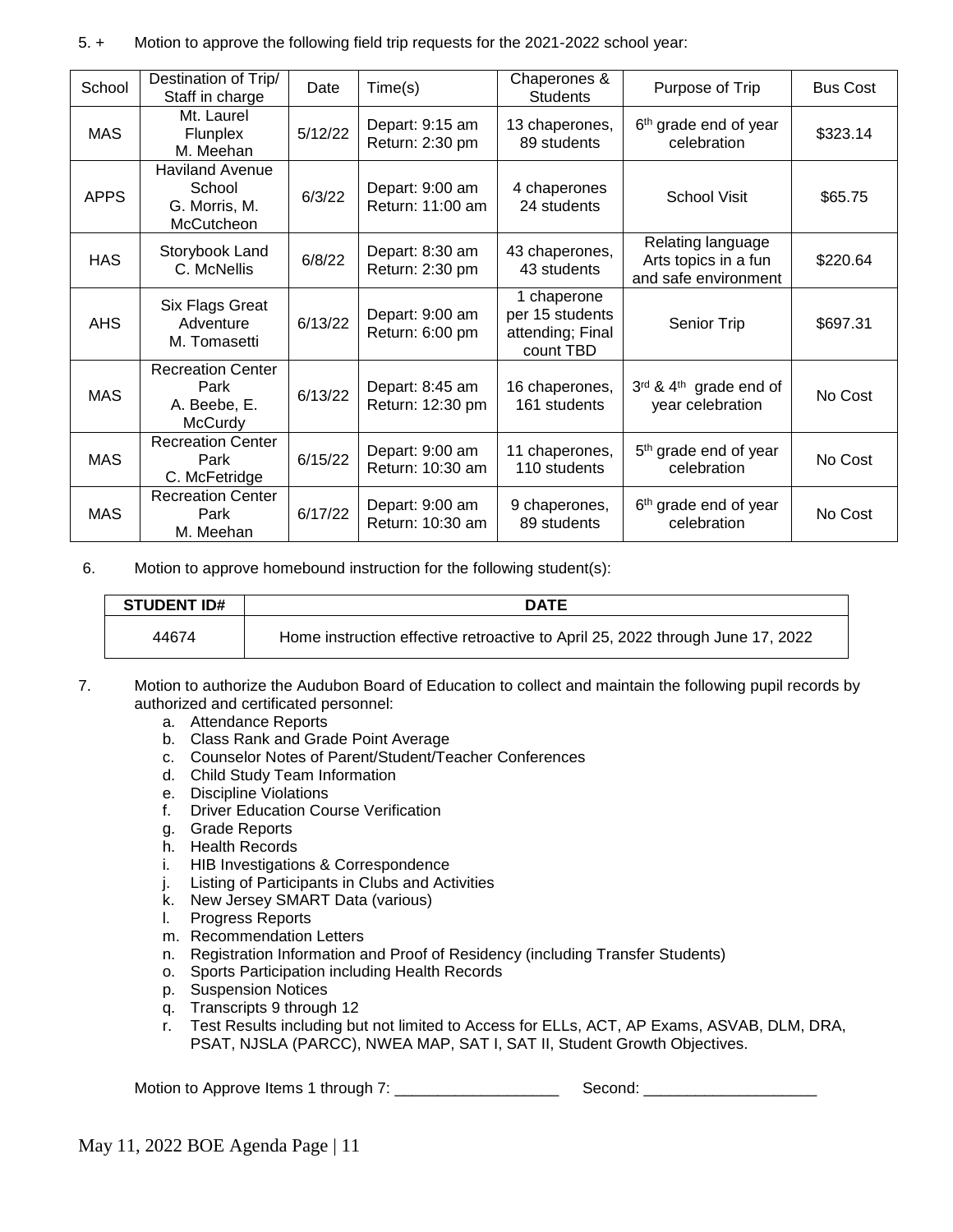# **Roll Call**

| Ammie Davis       | Joseph Ryan               | Tara Butrica    | Nancy Schiavo |
|-------------------|---------------------------|-----------------|---------------|
| Joseph Miller     | <b>Christopher Proulx</b> | Lori Cassidy    |               |
| James Blumenstein | Allison Cox               | Andrea Robinson |               |

# **XIII. HUMAN RESOURCES: Chairperson: Mrs. Davis, Committee Members: Ms. Cassidy, Ms. Cox, and Mrs. Schiavo, Alternate: Ms. Butrica**

# **Board of Education Goals**

- To continue to provide equitable access to a rigorous curriculum while focusing on improving student achievement and decreasing the achievement gaps.
- $\cdot \cdot$  To maintain a cost-effective budget that provides for educational resources, supports a preventative maintenance program, and encourages and facilitates long-range facility improvements.
- $\clubsuit$  To foster a positive school climate and culture in order to positively impact student motivation, engagement, and achievement.
- 1. Motion to approve the 12 month (FTE 1.0) Student Personnel Services Administrative Assistant contract for Heather Weil for the 2021-2022 school year at Step 7, effective May 23, 2022, at the recommendation of the Superintendent of Schools.
- 2. Motion to approve the 12 month (FTE 1.0) Secretary to the Supervisor of Special Education Services contract for Francine Silverman for the 2021-2022 school year at Step 9, effective June 13, 2022, at the recommendation of the Superintendent of Schools.
- 3. Motion to approve the Long Term Substitute Nurse agreement for Donna Coakley at the Audubon Junior/Senior High School, effective retroactive to May 9, 2022 through June 17, 2022, in accordance with the negotiated 2021-2024 contract between the Audubon Board of Education and the Audubon Education Association at \$260.00 per diem, no benefits; time worked does not count towards the acquisition of tenure. Final approval is pending the completion of all Audubon Board of Education and New Jersey Department of Education requirements at the recommendation of the Superintendent of Schools.
- 4. Motion to revise a request from employee #1710, to extend an Unpaid Leave of Absence, effective December 10, 2021 to May 20, 2022:
- 5. Motion to revise the Long Term Substitute Teacher of Art agreement for Nadia Koltsoon at the Audubon Jr. /Sr. High School, effective retroactive to March 10, 2022 through May 20, 2022, in accordance with the negotiated 2021-2024 contract between the Audubon Board of Education and the Audubon Education Association at \$260.00 per diem, no benefits; time worked does not count towards the acquisition of tenure. Final approval is pending the completion of all Audubon Board of Education and New Jersey Department of Education requirements at the recommendation of the Superintendent of Schools.
- 6. Motion to approve the nursing staff members to complete duties as assigned and preapproved by their building principal in coordination with all district nurses for up to 30 hours at the non-instructional rate of \$30.00 per hour from July 1, 2022 through August 31, 2022 with executed time sheets: Haviland Avenue – Ann Alston Mansion Avenue – Monica Ochal Audubon Junior-Senior High School – Donna Coakley
- 7. + Motion to accept, with best wishes, the letter of resignation from Pauline Ike, Special Education Aide at Haviland Avenue School, effective retroactively to May 10, 2022.
- 8. + Motion to accept, with best wishes, the letter of resignation with intent to retire, from Beth Evans-Crosby, Special Education Teacher at Haviland Avenue School, effective July 1 2022.

May 11, 2022 BOE Agenda Page | 12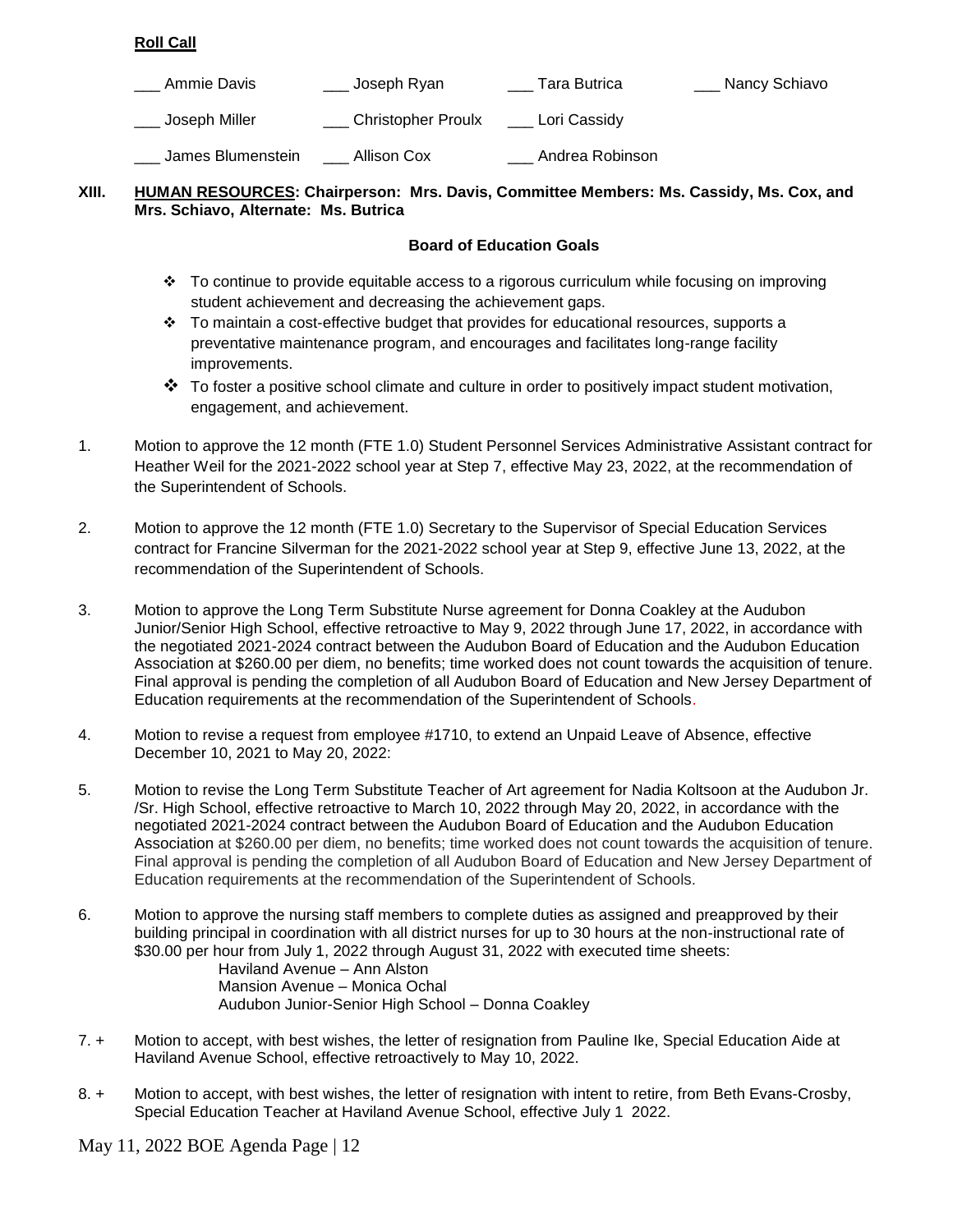- 9. + Motion to accept, with best wishes, the letter of resignation with intent to retire, from Lester Jones, part time Custodian at Mansion Avenue School, effective June 30, 2022.
- 10. Motion to approve a request from employee #1867, to invoke the Federal Family Medical Leave Act, effective June 21, 2022 to July 1, 2022:

June 21, 2022 through July 1, 2022 Paid Leave (9 sick days) June 21, 2022 through July 1, 2022 Federal FMLA

11. + Motion to approve a request from employee #1651, for a Unpaid Leave of Absence, effective May 20, 2022 through December 1, 2022.

May 20, 2022 through December 1, 2022 Unpaid Leave

- 12. + Motion to revise a request from employee #1287, to extend an Unpaid Leave of absence, effective September 1, 2022 to June 30, 2023.
- 13. + Motion to revise the part-time Special Education Aide contract for Mikayla Lavecchio, at the Mansion Avenue Elementary School, Step 2, 60 credits, \$14.49 per hour, 2 days per week, 5.9 hours per day, not to include benefits, effective May 7, 2022 through June 17, 2022, with executed timesheets, in accordance with the 2021-2024 negotiated contract between the Audubon Board of Education and the Audubon Administrator's Association pending the completion of all Audubon Board of Education and New Jersey Department of Education requirements, at the recommendation of the Superintendent of Schools.
- 14. Motion to revise the part-time Special Education Aide contract for Nicholas May, at the Audubon Jr./Sr. High School, Step 3, BA, \$14.91 per hour, FTE 0.87 (29.5 hours per week), not to include benefits, effective May 6 , 2022 through June 16, 2022, in accordance with the 2021-2024 negotiated contract between the Audubon Board of Education and the Audubon Administrator's Association pending the completion of all Audubon Board of Education and New Jersey Department of Education requirements, at the recommendation of the Superintendent of Schools.
- 15. Motion to abolish a part time (0.74) Administrative Assistant position at the Audubon Jr. /Sr. High School.
- 16. Motion to abolish a part time (0.87) Special Education Teacher position at Mansion Avenue School.
- 17. Motion to create a full time (1.0), 10 month Administrative Assistant position at the Audubon Jr. /Sr. High School.
- 18. + Motion to create a full time (1.0), Special Education Teacher position at Mansion Avenue School.
- 19. Motion to approve Johanna Urban or Barbara Swain, part time General Aides, to work summer hours, July 1, 2022 through August 30, 2022, Monday through Thursday 8:00-3:30 (Individual hours not to exceed 29.5 hours weekly) at their contractual rate at the recommendation of the Superintendent of Schools.
- 20. Motion to approve the following compensation guides for certificated paraprofessional substituting for certificated staff members, in addition to their hourly rate, for the 2022-2023 school year: \$25.00 for 1 period to up to  $\frac{1}{2}$  day \$50.00 per full day coverage
- 21. + Motion to authorize the re-appointment of the following non-tenured certificated personnel for the 2022- 2023 school year in accordance with the negotiated 2021-2024 contract between the Audubon Board of Education and the Audubon Education Association at the recommendation of the Superintendent of Schools.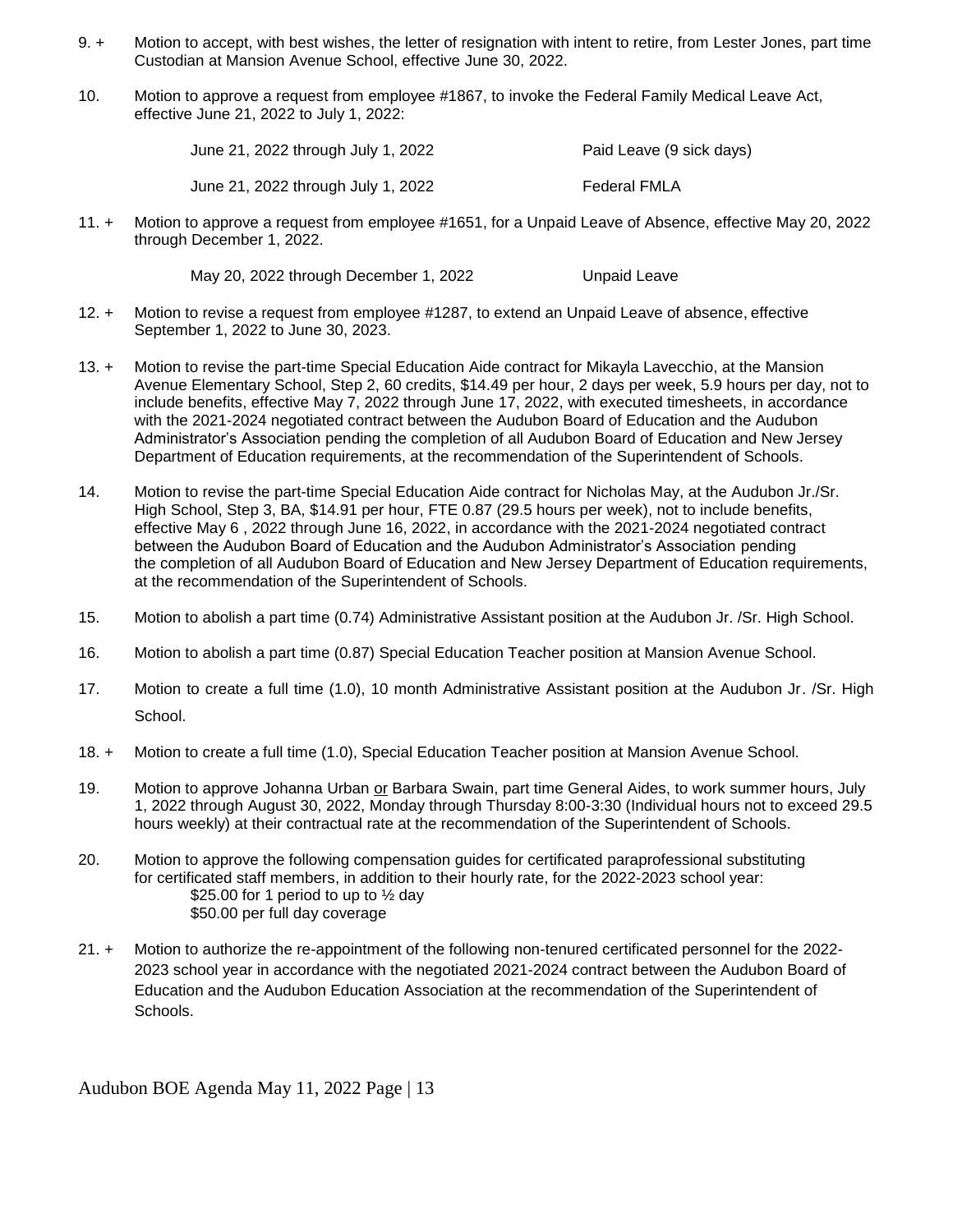| 1 <sup>st</sup> Year Personnel | Date of Tenure | <b>Degree</b> | <b>Step</b>    | <b>FTE</b> |
|--------------------------------|----------------|---------------|----------------|------------|
| Valeria Henkel                 | 3/18/26        | $BA + 30$     | $\overline{2}$ | 1.0        |
| 2 <sup>nd</sup> Year Personnel | Date of Tenure | <b>Degree</b> | <b>Step</b>    | <b>FTE</b> |
| Palak Arora                    | 9/2/25         | MA            | 13             | 0.948      |
| Susan Amorosi                  | 9/2/25         | BA            | 10             | 1.0        |
| Stephanie Berenato             | 1/28/26        | BA            | $\overline{2}$ | 0.87       |
| <b>Brittany Green</b>          | 9/2/25         | BA            | $\overline{2}$ | 0.87       |
| Brianna Henderson              | 9/14/25        | <b>BA</b>     | $\overline{2}$ | 1.0        |
| Ryan Latini                    | 9/2/25         | MA            | 3              | 1.0        |
| Patricia Marsh                 | 9/2/25         | <b>BA</b>     | $\overline{2}$ | 0.87       |
| Silveria Mastalsz              | 3/8/26         | <b>BA</b>     | 8              | 1.0        |
| Kristin Murphy-Slaton          | 11/19/25       | $BA + 30$     | 3              | 1.0        |
| Linda Rizzo                    | 12/7/25        | <b>BA</b>     | 8              | 1.0        |
| Devon Schwab                   | 9/2/25         | MA            | $\overline{2}$ | 1.0        |
| 3rd Year Personnel             | Date of Tenure | <b>Degree</b> | <b>Step</b>    | <b>FTE</b> |
| Ryan Boland                    | 10/27/24       | BA            | 6              | 1.0        |
| Jessica Bruck                  | 9/2/24         | МA            | 5              | 1.0        |
| Carly Burton                   | 9/2/24         | МA            | 4              | 1.0        |
| Carlina Fuscellaro             | 9/2/24         | BA            | 3              | 1.0        |
| Lauren Grady                   | 9/2/24         | <b>BSN</b>    | 6              | 1.0        |
| Monica Ochal                   | 9/2/24         | <b>BSN</b>    | 6              | 1.0        |
| 4 <sup>th</sup> Year Personnel | Date of Tenure | <b>Degree</b> | <b>Step</b>    | <b>FTE</b> |
| Tayler Lebakken                | 9/2/23         | BA            | 6              | 1.0        |
| Yael Shemesh Lewandowski       | 9/2/23         | $MA + 30$     | 11             | 1.0        |

22. + Motion to approve the following tenure contracts for the following certificated personnel for the 2022-2023 school year in accordance with the negotiated 2021-2024 contract between the Audubon Board of Education and the Audubon Education Association at the recommendation of the Superintendent of Schools.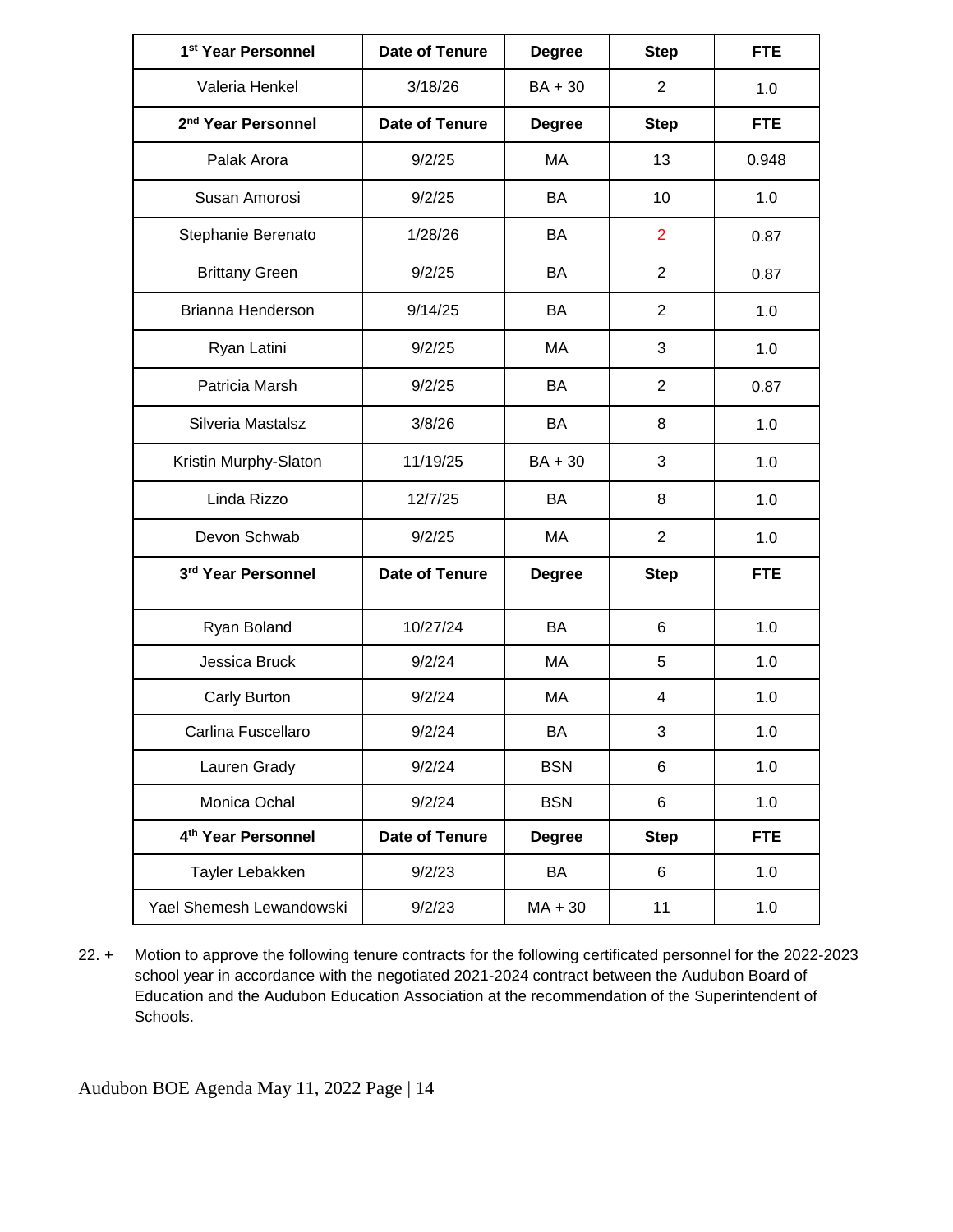| <b>Name</b>            | Date of Tenure | <b>Degree</b> | <b>Step</b>    | <b>FTE</b> |
|------------------------|----------------|---------------|----------------|------------|
| Zachary Bentley        | 9/2/22         | BA            | 4              | 1.0        |
| Carl Ellinwood         | 9/2/22         | $MA + 30$     | $\overline{7}$ | 1.0        |
| Rebecca Gilbert        | 9/2/22         | BA            | 4              | 1.0        |
| Krista Little          | 9/2/22         | BA            | 4              | 1.0        |
| Jillian Long           | 9/2/22         | BA            | 9              | 0.615      |
| Maria McCutcheon       | 12/18/22       | MA            | 11             | 1.0        |
| <b>Bianca Saunders</b> | 9/2/22         | BA            | 5              | 1.0        |
| Kyle Shireman          | 6/2/22         | $MA + 30$     | 11             | 1.0        |
| John Walsh             | 9/2/22         | MA            | 15             | 1.0        |
| Erica Wenzel           | 9/2/22         | $MA + 30$     | 8              | 1.0        |

23. Motion to authorize the re-appointment of the following tenured junior-senior high school certificated personnel for the 2022-2023 school year in accordance with the negotiated 2021-2024 contract between the Audubon Board of Education and the Audubon Education Association at the recommendation of the Superintendent of Schools.

| <b>NAME</b>              | <b>DEGREE</b> | <b>STEP</b>    | <b>LONGEVITY</b> | <b>FTE</b> |
|--------------------------|---------------|----------------|------------------|------------|
| Denise Allman            | BA            | 15             |                  | 1.0        |
| Dennis Bantle            | BA            | 16             |                  | 1.0        |
| Amy Bulskis              | BA            | 16             |                  | 1.0        |
| <b>Stacy Caltagirone</b> | BA            | 6              |                  | 1.0        |
| <b>Daniel Carter</b>     | МA            | 6              |                  | 1.0        |
| Melissa Cecchini         | BA            | 12             |                  | 1.0        |
| Andrea Collazzo          | МA            | 16             | \$4,000.00       | 1.0        |
| Luke Collazzo            | BA            | 16             |                  | 1.0        |
| Daniel Cosenza           | BA            | $6\phantom{1}$ |                  | 1.0        |
| Adam Cramer              | <b>BS</b>     | 8              |                  | 1.0        |
| Lee DeLoach              | BA            | 16             | \$4,000.00       | 1.0        |
| Angela DiFilippo         | МA            | 9              |                  | 1.0        |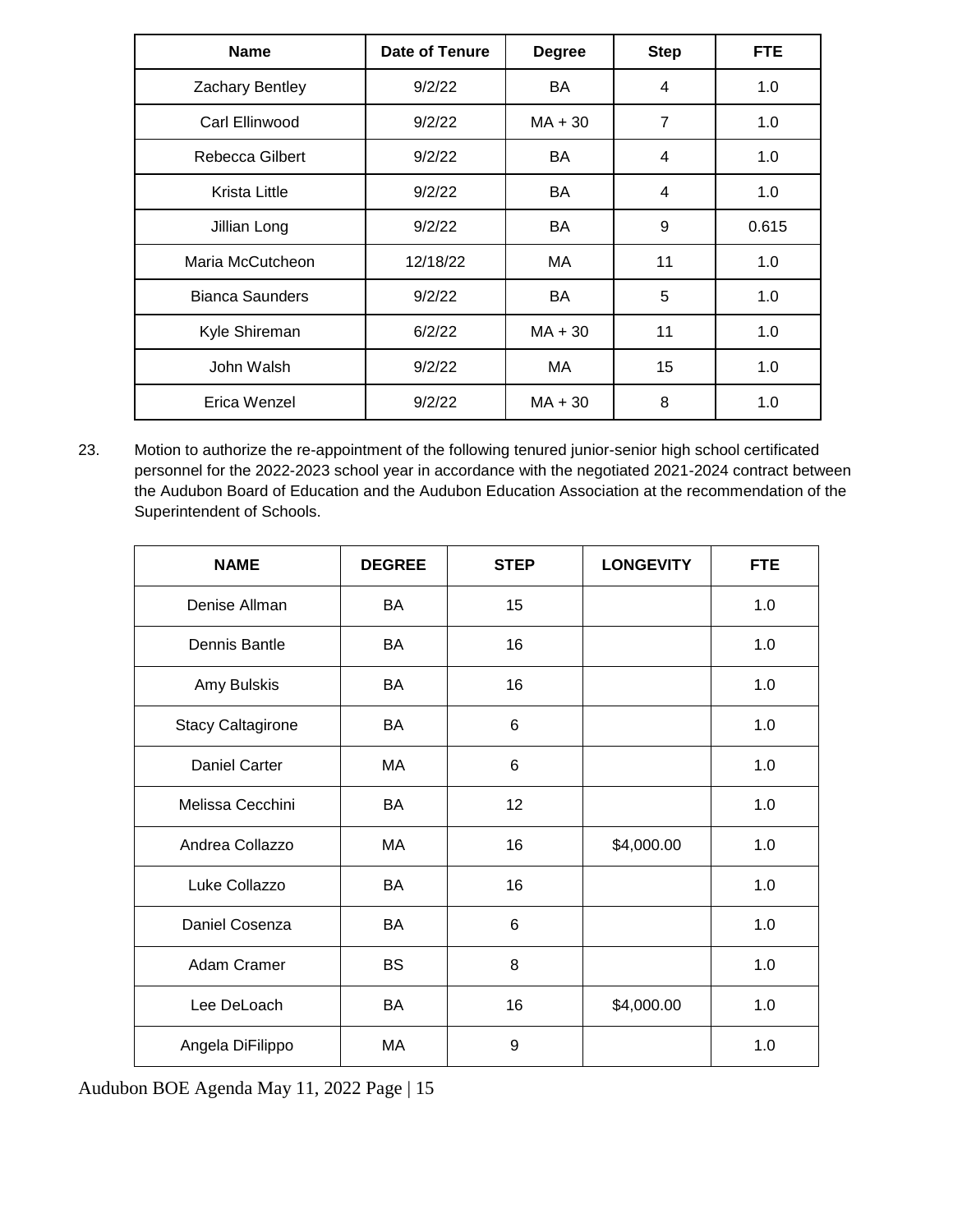| Larae Drinkhouse          | MA        | $\overline{7}$ |                          | 1.0 |
|---------------------------|-----------|----------------|--------------------------|-----|
| <b>Bruce Dyer</b>         | $BS + 30$ | 16             | \$4,000.00<br>\$5,000.00 | 1.0 |
| Dawn Ewing                | МA        | 16             | \$4,000.00               | 1.0 |
| Wilma Fitzpatrick         | BA+30     | 16             |                          | 1.0 |
| Laurie Georgel            | <b>BA</b> | 13             |                          | 1.0 |
| Catherine Gidjunis        | BA        | 6              |                          | 1.0 |
| <b>Brenda Gifford</b>     | BA        | 6              |                          | 1.0 |
| Roberta Hanson-Swinney    | MA        | 8              |                          | 1.0 |
| <b>Christopher Harris</b> | BA        | 16             |                          | 1.0 |
| <b>Matthew Harter</b>     | BA        | 9              |                          | 1.0 |
| Steven Ireland            | BA        | 11             |                          | 1.0 |
| Ryan Knaul                | BA        | 8              |                          | 1.0 |
| Mary Knoll                | MA        | 10             |                          | 1.0 |
| Alvina LaCasse            | MA        | 16             |                          | 1.0 |
| Scott LaPayover           | BA        | 16             | \$4,000.00               | 1.0 |
| Ronald Latham             | BA        | 10             |                          | 1.0 |
| Kathleen Lin              | BA        | 16             | \$4,000.00               | 1.0 |
| Dirk Manskopf             | MA        | 13             |                          | 1.0 |
| Sebastian Marino          | MA        | 16             | \$4,000.00               | 1.0 |
| <b>Ashley McGuire</b>     | BA        | 16             |                          | 1.0 |
| <b>Carly Meyer</b>        | MA        | 8              |                          | 1.0 |
| <b>Erika Miliaresis</b>   | МA        | 11             |                          | 1.0 |
| <b>Eric Miller</b>        | MA        | 16             |                          | 1.0 |
| Patrick Moran             | BA        | 5              |                          | 1.0 |
| Andria Morrison           | BA        | 6              |                          | 1.0 |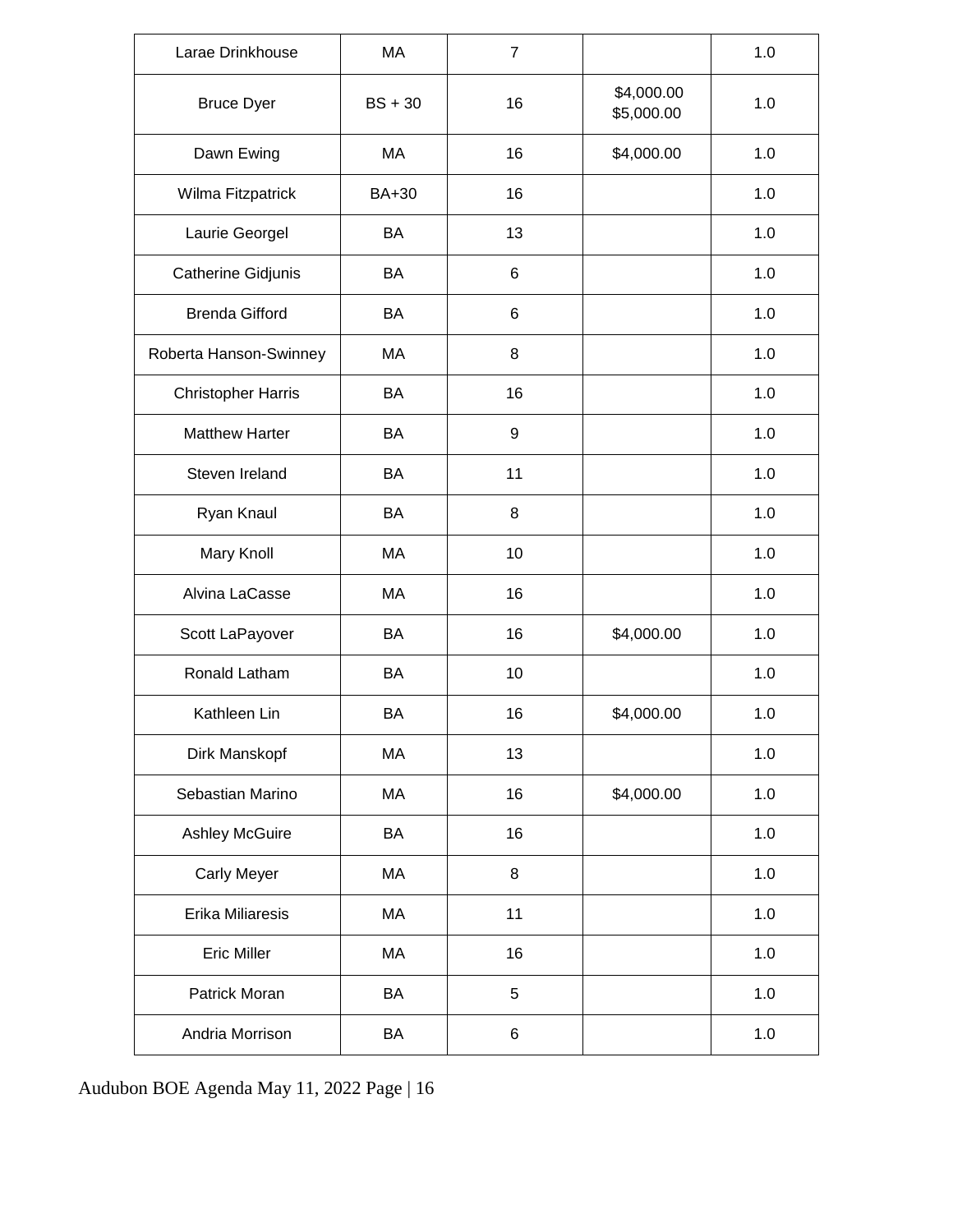| Janelle Mueller       | <b>BA</b>    | 10             |            | 1.0   |
|-----------------------|--------------|----------------|------------|-------|
| Patty Myers-Griffith  | BA           | 16             | \$4,000.00 | 1.0   |
| David Niglio          | MA+30        | 16             |            | 1.0   |
| Daniel Reed           | BA           | $\overline{7}$ |            | 1.0   |
| Thea Ricci            | BA           | 16             |            | 1.0   |
| <b>Elaine Root</b>    | BA           | 9              |            | 1.0   |
| Daniel Rowan          | MA           | 16             |            | 1.0   |
| Nancy Scully          | MA+30        | 16             |            | 1.0   |
| William Scully        | BA           | 16             |            | 1.0   |
| Sharon Selby          | BA           | 16             | \$4,000.00 | 1.0   |
| Donna Stack           | BA           | 14             |            | 1.0   |
| <b>Dustin Stiles</b>  | BA           | 8              |            | 1.0   |
| <b>Michael Stubbs</b> | BA           | 16             |            | 1.0   |
| Christopher Sylvester | BA           | 10             |            | 1.0   |
| Lori Tanenbaum        | BA           | $\overline{7}$ |            | 1.0   |
| Virginia Tappin       | BA           | 16             |            | 1.0   |
| Michael Tiedeken      | <b>BA+30</b> | 16             |            | 1.0   |
| Michael Tomasetti     | MA           | 16             |            | 1.0   |
| Wendy VanFossen       | MA           | 16             | \$4,000.00 | 1.0   |
| Deborah Waite         | BA           | 14             |            | 1.0   |
| <b>Emily Warren</b>   | MA           | $\,6\,$        |            | 1.0   |
| Matthew Webb          | BA           | 16             |            | 1.0   |
| Eileen Willis         | BA           | 16             |            | 1.0   |
| Katherine Wilson      | BA           | 16             |            | 1.0   |
| Nancy Wolgamot        | MA           | 16             |            | $1.0$ |

24. + Motion to authorize the re-appointment of the following tenured elementary school certificated personnel for the 2022-2023 school year in accordance with the negotiated 2021-2024 contract between the Audubon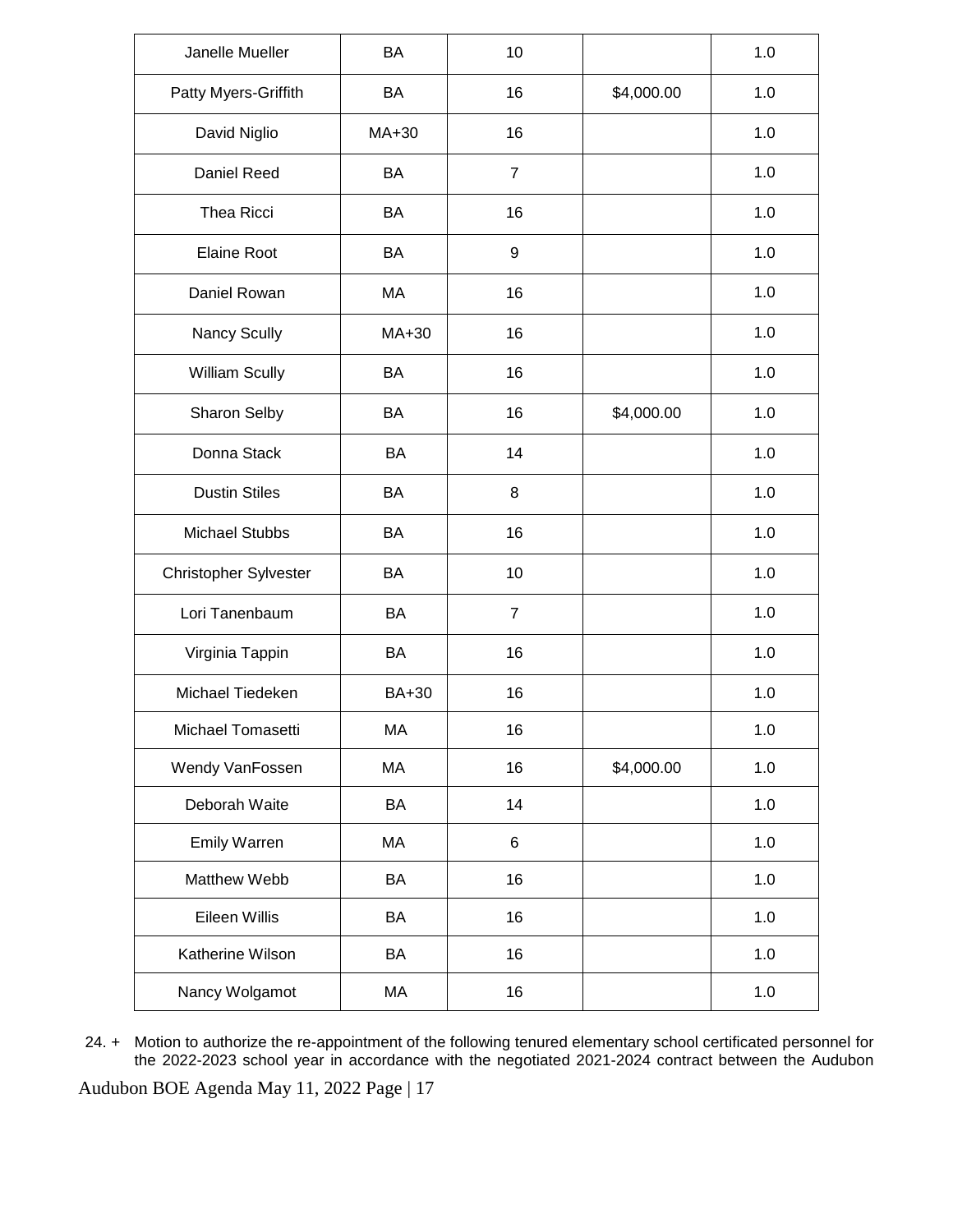Board of Education and the Audubon Education Association at the recommendation of the Superintendent of Schools.

| <b>NAME</b>                | <b>DEGREE</b> | <b>STEP</b>    | <b>LONGEVITY</b> | <b>FTE</b> |
|----------------------------|---------------|----------------|------------------|------------|
| Ilana Ablon                | MA            | 16             |                  | 1.0        |
| Ann Rossi - Alston         | <b>BSN</b>    | 16             |                  | 1.0        |
| Kelly Angelone             | <b>BA</b>     | 9              |                  | 1.0        |
| <b>Christine Batra</b>     | MA            | 14             |                  | 0.664      |
| <b>Francine Bechtel</b>    | MA            | 9              |                  | 1.0        |
| Jennifer Beebe             | <b>BA</b>     | 15             |                  | 1.0        |
| Patricia Bevelheimer       | MA            | 16             |                  | 0.474      |
| Bridget Bialecki           | MA            | 6              |                  | 1.0        |
| Pennie Bigelow             | $MA + 30$     | 16             |                  | 1.0        |
| Kim Brach                  | <b>BA</b>     | 13             |                  | 1.0        |
| <b>Christine Brady</b>     | <b>BA</b>     | 16             |                  | 1.0        |
| Amanda Brown               | <b>BA</b>     | 10             |                  | 1.0        |
| Jane Byrne                 | MA            | 15             |                  | 1.0        |
| Jenna Casey                | MA            | 6              |                  | 1.0        |
| <b>Shelly Chester</b>      | BA            | 13             |                  | 1.0        |
| Christie Cochran           | BA            | 8              |                  | 1.0        |
| Alycia Colucci             | BA            | 14             |                  | 1.0        |
| Debra Costello             | $BA + 30$     | 10             |                  | 1.0        |
| Eunice DeJesus - Englehart | МA            | 8              |                  | 1.0        |
| Jordan Daminger            | BA            | 5              |                  | 1.0        |
| Melissa Falkowski          | BA            | 15             |                  | 1.0        |
| Carrie Figueroa            | MA            | 8              |                  | 1.0        |
| Christine Fox - Kasilowski | $MA + 30$     | $\overline{7}$ |                  | 1.0        |
| Shannon Horan              | MA            | 10             |                  | 1.0        |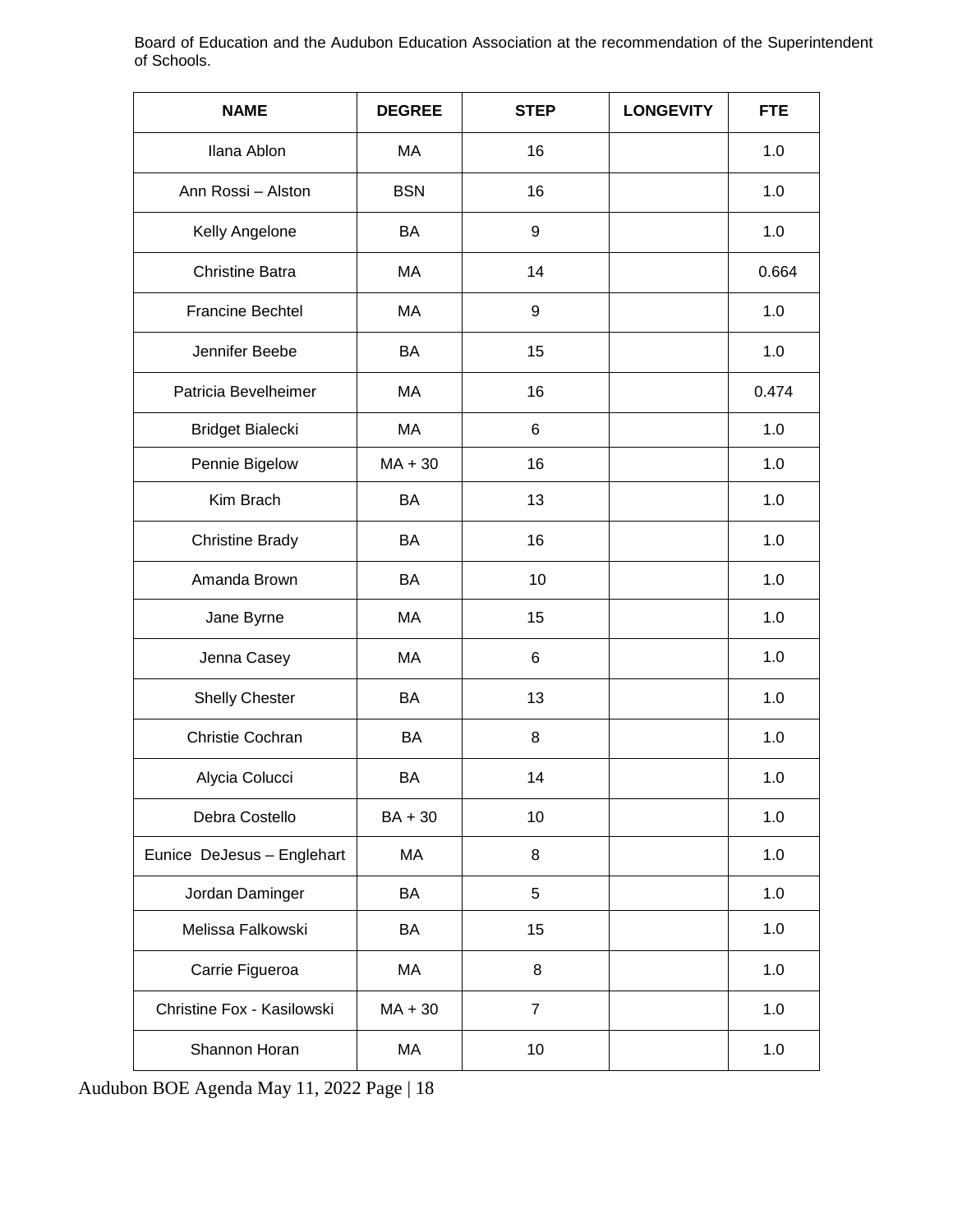| Katie Hueber                 | <b>BA</b> | 16 |            | 1.0   |
|------------------------------|-----------|----|------------|-------|
| Roberta Ignaczewski          | BA        | 13 |            | 1.0   |
| Sue Jenkinson                | BA        | 16 | \$4,000.00 | 1.0   |
| <b>Christine Karageorgis</b> | BA        | 16 |            | 1.0   |
| Rose Lang                    | MA        | 15 |            | 1.0   |
| Patricia Martel              | MA        | 16 |            | 1.0   |
| Jillian Matysik              | $MA + 30$ | 12 |            | 1.0   |
| JoAnne McCarty               | BA        | 11 |            | 1.0   |
| Jennifer McClellan           | MA        | 16 |            | 1.0   |
| Elizabeth McCurdy            | MA        | 10 |            | 1.0   |
| Colleen McFetridge           | МA        | 8  |            | 1.0   |
| Lisa McGilloway              | MA        | 16 | \$4,000.00 | 1.0   |
| Sharon McLaren               | $MA + 30$ | 15 |            | 0.664 |
| <b>Cherie McNellis</b>       | BA        | 11 |            | 1.0   |
| Maddy Meehan                 | BA        | 12 |            | 1.0   |
| <b>Kelly Miller</b>          | BA        | 14 |            | 1.0   |
| Kim Monteleone               | BA        | 16 |            | 1.0   |
| Susan Moore                  | MA        | 16 |            | 1.0   |
| Denise Murphy                | MA        | 15 |            | 1.0   |
| Pamela Niglio                | BA        | 8  |            | 1.0   |
| Cara Novick                  | MA        | 16 |            | 1.0   |
| Catherine Olivieri           | BA        | 12 |            | 0.664 |
| Judy Ottiano                 | BA        | 16 | \$4,000.00 | 1.0   |
| Amy Phillips                 | BA + 30   | 8  |            | $1.0$ |
| Nicole Racite                | MA        | 6  |            | 1.0   |
| <b>Bradley Rehn</b>          | BA        | 8  |            | $1.0$ |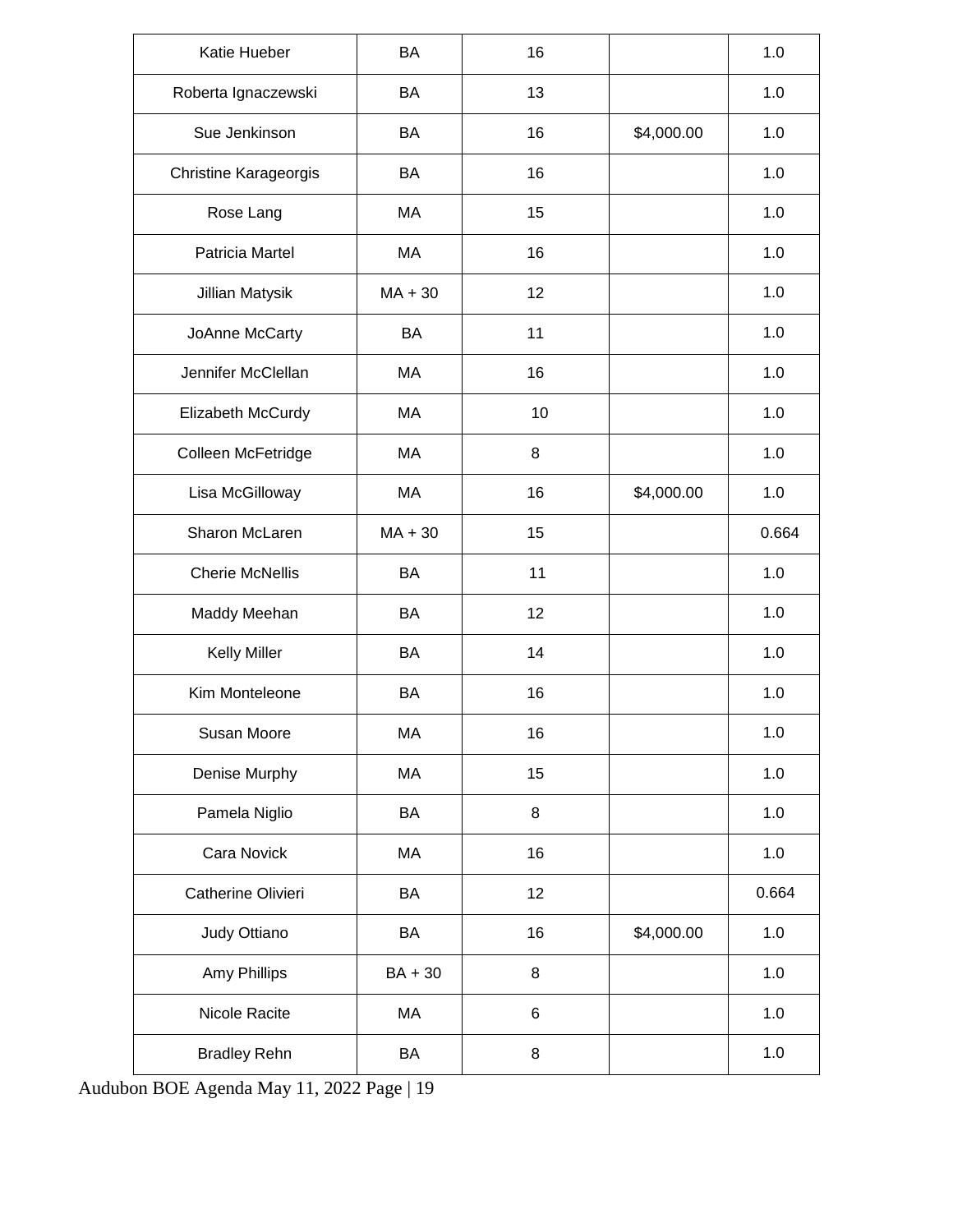| <b>Christy Rehn</b>     | BA        | 14             | 1.0  |
|-------------------------|-----------|----------------|------|
| Chelsea Rohner          | $BA + 30$ | 6              | 1.0  |
| Kristen Rosenberg       | MA        | $\overline{7}$ | 1.0  |
| Leslie Rybacki          | MA.       | 11             | 1.0  |
| <b>Theresa Salamone</b> | МA        | 15             | 1.0  |
| Ralph Schiavo           | BA        | 16             | 1.0  |
| <b>Theresa Sims</b>     | MA        | $\overline{7}$ | 1.0  |
| Jaclyn Sloan            | MA        | 16             | 0.20 |
| Nicole Szymanski        | MA        | 14             | 1.0  |
| Natalie Thorndike       | МA        | 6              | 1.0  |
| <b>Blake Zetusky</b>    | BA        | 12             | 1.0  |

25. Motion to authorize the re-appointment of the following maintenance/grounds staff for the 2022-2023 school year in accordance with the negotiated 2021-2024 contract between the Audubon Board of Education and the Audubon Education Association at the recommendation of the Superintendent of Schools.

| <b>Name</b>     | <b>Months</b>   | <b>Position</b>               | <b>Step</b>    | License(s)                                          | Longevity                                                                                                   |
|-----------------|-----------------|-------------------------------|----------------|-----------------------------------------------------|-------------------------------------------------------------------------------------------------------------|
| Joe Constantino | 12 <sup>2</sup> | Maintenance<br>Mechanic       | 4              | \$600.00 Boiler<br>\$550.00 Refrigeration           |                                                                                                             |
| Luke Difilippo  | 12 <sup>2</sup> | Maintenance<br><b>Grounds</b> | $\overline{4}$ | \$600.00 Core & Turf<br>\$550.00 Pesticide          |                                                                                                             |
| James Hollander | 12 <sup>2</sup> | Maintenance<br>Mechanic       | 11             | \$600,00 Boiler<br>\$600.00 HVAC<br>\$550,00 LIC    |                                                                                                             |
| Jeffrey Vilardo | 12              | Maintenance<br><b>Grounds</b> | 11             | \$600,00 Boiler<br>\$2700.00 Head<br>Grounds Keeper | $$600.00 - Long. 5$ Yr.<br>\$800.00 - Long. 10 Yr.<br>$$1000.00 - Long. 15$ Yr.<br>\$1200.00 - Long. 20 Yr. |

26. Motion to authorize the re-appointment of the following custodial staff for the 2022-2023 school year in accordance with the negotiated 2021-2024 contract between the Audubon Board of Education and the Audubon Education Association at the recommendation of the Superintendent of Schools.

| <b>Name</b> | <b>Months/H</b><br>ours | <b>Step</b> | License(s) | Longevity | <b>FTE</b> |
|-------------|-------------------------|-------------|------------|-----------|------------|
|-------------|-------------------------|-------------|------------|-----------|------------|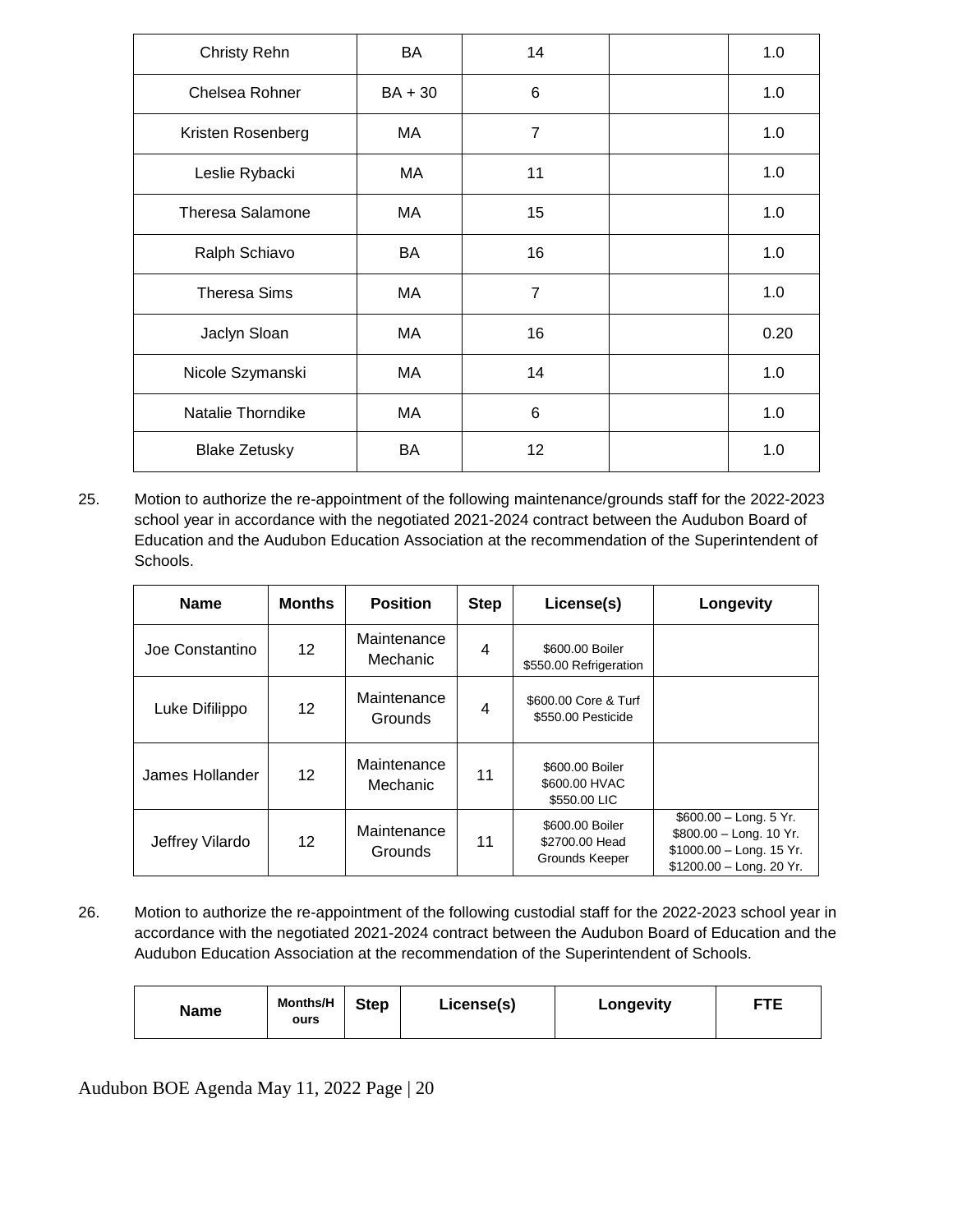| Philip Batista        | 12              | 6              |                                               | \$600.00 - Long 5 Yr.                                                                                      | 1.0  |
|-----------------------|-----------------|----------------|-----------------------------------------------|------------------------------------------------------------------------------------------------------------|------|
| <b>Hector Castro</b>  | 12 <sup>2</sup> | 11             | $$600.00 - Boiler$                            | \$600.00 - Long. 5 Yr.<br>\$800.00 - Long. 10 Yr.                                                          | 1.0  |
| Doretta<br>Geserick   | 12              | 5              |                                               |                                                                                                            | 1.0  |
| <b>Richard Horan</b>  | 10              | 5              |                                               |                                                                                                            | 0.5  |
| Theodore<br>Jenkinson | 12 <sup>2</sup> | 16             | \$600.00 Boiler<br>\$4000.00 -- Lead<br>Cust. | \$600.00 - Long. 5 Yr.<br>\$800.00 - Long. 10 Yr.<br>\$1000.00 - Long. 15 Yr.<br>\$1200.00 - Long. 20 Yr.- | 1.0  |
| Robin Jones           | 12 <sup>2</sup> | 3              |                                               |                                                                                                            | 1.0  |
| Genevieve Kube        | 12              | 14             | \$600.00 Boiler                               | \$600.00 - Long. 5 Yr.<br>\$800.00 - Long. 10 Yr.<br>\$1000.00 - Long. 15 Yr.                              | 1.0  |
| Sonia<br>Laracuente   | 12              | 13             | \$600.00 Boiler                               | \$600.00 - Long. 5 Yr.<br>\$800.00 - Long. 10 Yr.                                                          | 1.0  |
| Ronald<br>Lippincott  | 12              | 16             | $$600.00 - Boiler$                            | \$600.00 - Long. 5 Yr.<br>\$800.00 - Long. 10 Yr.<br>\$1000.00 - Long. 15 Yr.<br>\$1200.00 - Long. 15 Yr.  | 1.0  |
| James<br>O'Donnell    | 12              | 16             | \$600.00 Boiler<br>\$4000.00 - Lead Cust.     | \$600.00 - Long. 5 Yr.<br>\$800.00 - Long. 10 Yr.<br>\$1000.00 - Long. 15 Yr.                              | 1.0  |
| Denise Pooley         | 12              | $\overline{7}$ |                                               | \$600.00 - Long. 5 Yr.<br>10/15/20                                                                         | 1.0  |
| Stephen<br>Slashinski | 12              | $\overline{2}$ |                                               |                                                                                                            | 0.74 |
| Thomas<br>VanFossen   | 12              | 16             | \$600.00 - Boiler                             | \$600.00 - Long. 5 Yr.<br>\$800.00 - Long. 10 Yr.<br>\$1000.00 - Long. 15 Yr.<br>\$1200.00 - Long. 20 Yr.  | 1.0  |
| Chuck Robinson        | $2 D - 16$<br>H | 6              |                                               |                                                                                                            | 0.4  |

27. Motion to authorize the re-appointment of the following non- tenured secretarial staff for the 2022-2023 school year in accordance with the negotiated 2021-2024 contract between the Audubon Board of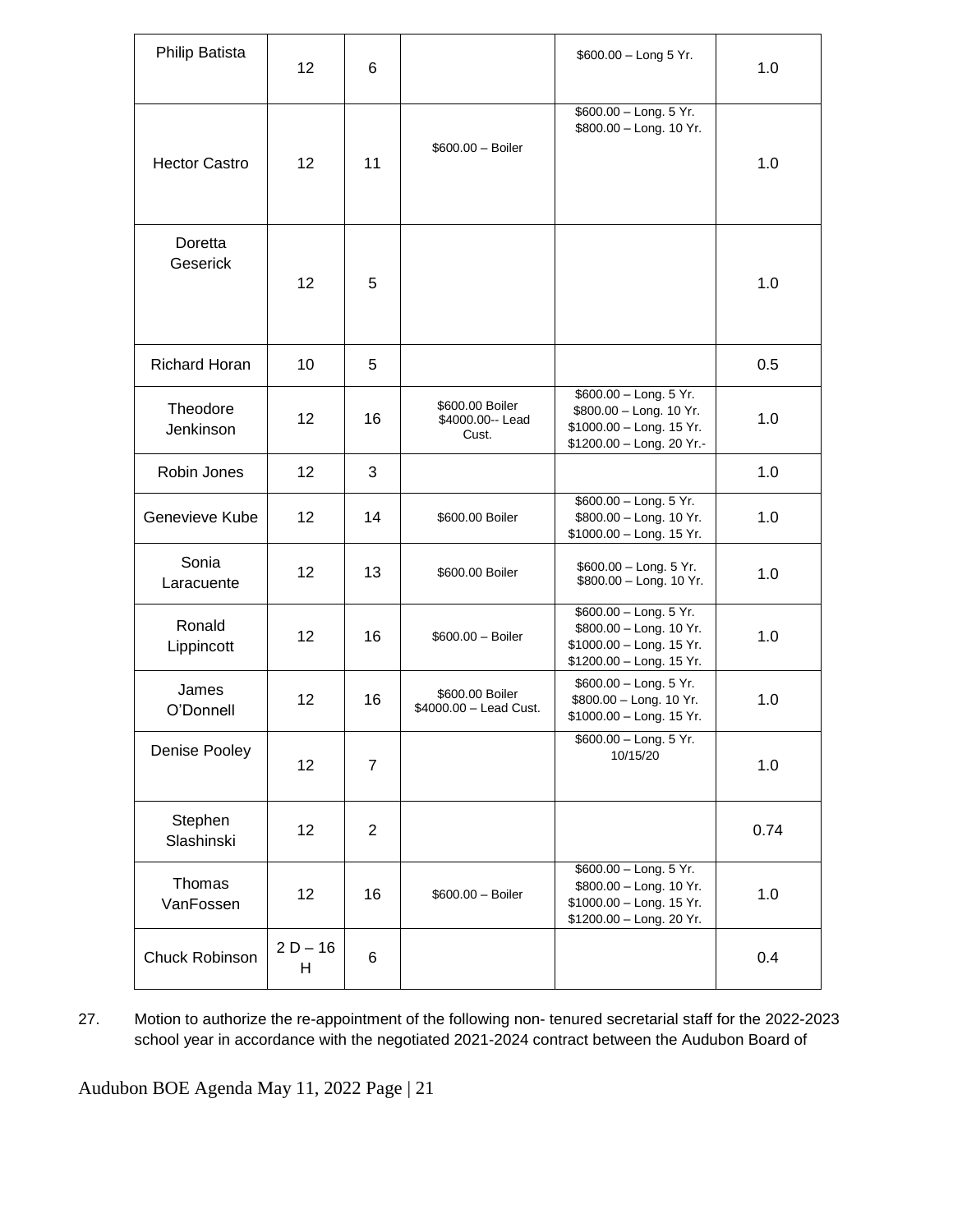Education and the Audubon Education Association at the recommendation of the Superintendent of Schools.

| <b>1st Year Personnel</b>      | Date of<br><b>Tenure</b> | <b>Title</b>                                                                  | <b>Month</b> | <b>Step</b>    | <b>FTE</b> |
|--------------------------------|--------------------------|-------------------------------------------------------------------------------|--------------|----------------|------------|
| Francine Silverman             | 6/13/26                  | Secretary to the<br><b>Supervisor of Special</b><br><b>Education Services</b> | 12           | 9              | 1.0        |
| <b>Heather Weil</b>            | 5/24/26                  | <b>Student Personnel</b><br>Services Administrative<br>Assistant              | 12           | $\overline{7}$ | 1.0        |
| 2 <sup>nd</sup> Year Personnel | Date of<br><b>Tenure</b> | <b>Title</b>                                                                  | <b>Month</b> | <b>Step</b>    | <b>FTE</b> |
| Ana Carvajal                   | 5/18/25                  | Secretary to the Principal<br>AHS 10-12                                       | 12           | 3              | 1.0        |
| Melissa Chisholm               | 12/17/25                 | Secretary to the Principal<br><b>HAS</b>                                      | 12           | 3              | 1.0        |
| Carrie Fegley                  | 6/2/25                   | Secretary to the<br>Supervisor of Buildings &<br>Grounds                      | 12           | 3              | 1.0        |

28. Motion to authorize the re-appointment of the following tenured secretarial staff for the 2022-2023 school year in accordance with the negotiated 2021-2024 contract between the Audubon Board of Education and the Audubon Education Association at the recommendation of the Superintendent of Schools.

| <b>Name</b>      | <b>Month</b>    | <b>Step</b> | Longevity                                                        | <b>FTE</b> |
|------------------|-----------------|-------------|------------------------------------------------------------------|------------|
| Dawn Bentley     | 12 <sup>°</sup> | 15          |                                                                  | 1.0        |
| Melani Borodziuk | 12 <sup>°</sup> | 8           |                                                                  | 1.0        |
| Michela Carr     | 10              | 8           |                                                                  | 0.74       |
| Patricia Coyle   | 12 <sup>°</sup> | 16          | $$500.00 - 10$ Yr.<br>$$600.00 - 15$ Yr.<br>$$1,000.00 - 20$ Yr. | 1.0        |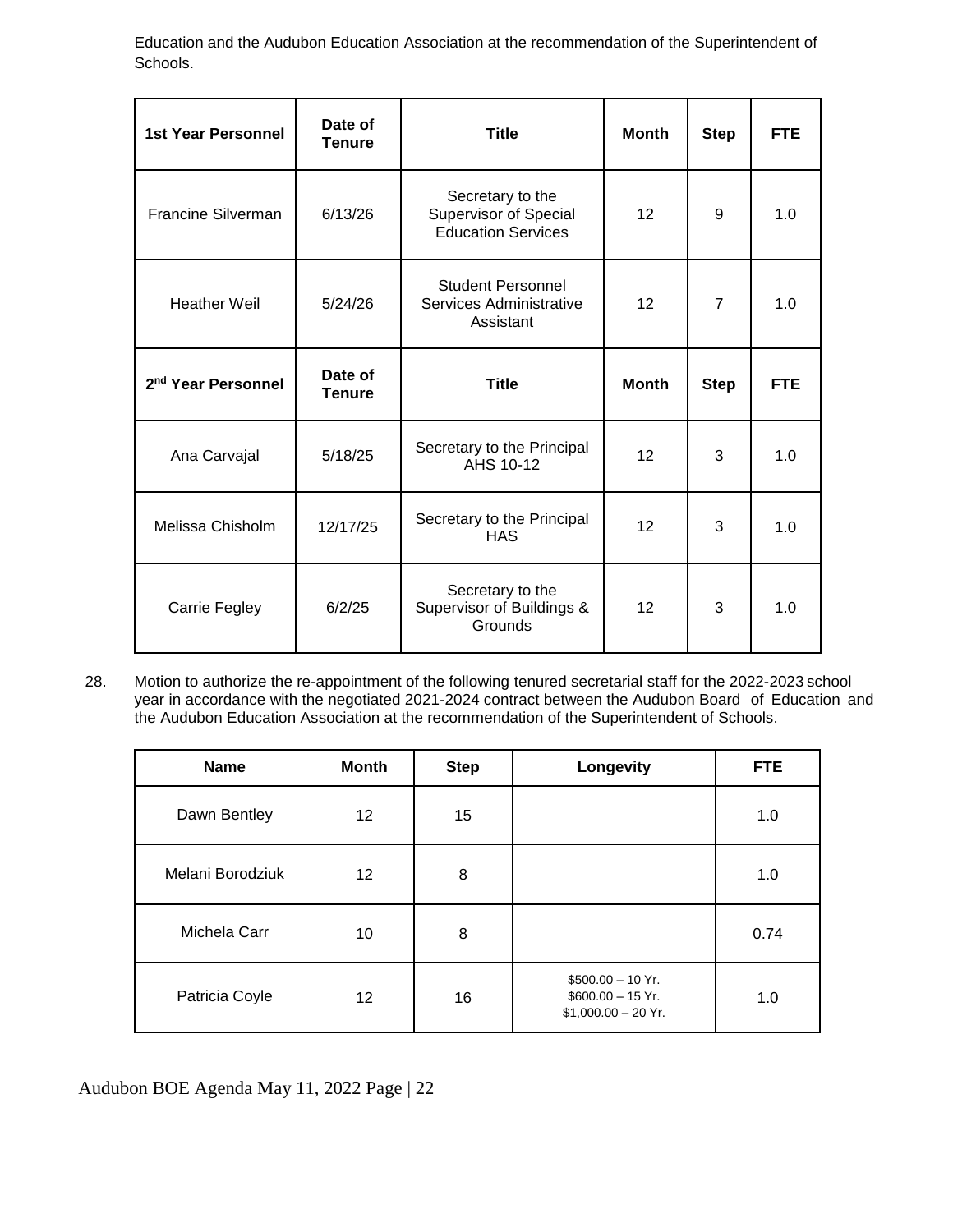| <b>Luanne Cross</b> | 12 <sup>1</sup> | 8  | $$500.00 - 10$ Yr.<br>$$600.00 - 15$ Yr.<br>$$1,000.00 - 20$ Yr. | 1.0 |
|---------------------|-----------------|----|------------------------------------------------------------------|-----|
| Jill Greway         | 10              | 11 |                                                                  | 1.0 |
| Cheryl Kane         | 12              | 16 | $$500.00 - 10$ Yr.                                               | 1.0 |
| Meg Murray          | 10              | 10 | $$500.00 - 10$ Yr.<br>$$600.00 - 15$ Yr.<br>$$1,000.00 - 20$ Yr. | 1.0 |

29. + Motion to authorize the re-appointment of the following part-time (not to exceed 29.5 hours per week) nontenured aides (general, instructional, special education) for the 2022-2023 school year in accordance with the negotiated 2021-2024 contract between the Audubon Board of Education and the Audubon Education Association at the recommendation of the Superintendent of Schools.

| <b>1st Year Personnel</b> | <b>Date of Tenure</b> | <b>Title</b>                  | <b>Step</b>    | <b>Degree</b> | <b>Hours Per Week</b> |
|---------------------------|-----------------------|-------------------------------|----------------|---------------|-----------------------|
| Linda Ayala               | 3/1/26                | <b>Special Education Aide</b> | 5              | 60 Credits    | 29.5                  |
| Brianna Brown             | 2/18/26               | <b>Special Education Aide</b> | 6              | <b>BA</b>     | 29.5                  |
| <b>Starr Cole</b>         | 2/16/26               | <b>Instructional Aide</b>     | $\overline{7}$ | BA/MA         | 29.5                  |
| Amy Conahan               | 2/18/26               | <b>Instructional Aide</b>     | 5              | <b>BA</b>     | 29.5                  |
| Dan Nicholson             | 3/31/26               | Hallway/Bathroom Monitor      | $\overline{7}$ |               | 29.5                  |
| Samantha Wallace          | 4/15/26               | <b>Special Education Aide</b> | 4              | 60 Credits    | 29.5                  |
| Angela Watkins            | 2/22/26               | <b>Special Education Aide</b> | 5              |               | 29.5                  |
| <b>Stacy Williamson</b>   | 3/29/26               | Hallway/Bathroom Monitor      | $\overline{7}$ | <b>BA</b>     | 29.5                  |
| 2nd Year Personnel        | <b>Date of Tenure</b> | <b>Title</b>                  | <b>Step</b>    | <b>Degree</b> | <b>Hours Per Week</b> |
| Mikayla Lavecchio         | 6/2/25                | <b>Special Education Aide</b> | 3              | <b>BA</b>     | 29.5                  |
| Nicholas May              | 9/2/25                | <b>Special Education Aide</b> | 4              | BA            | 29.5                  |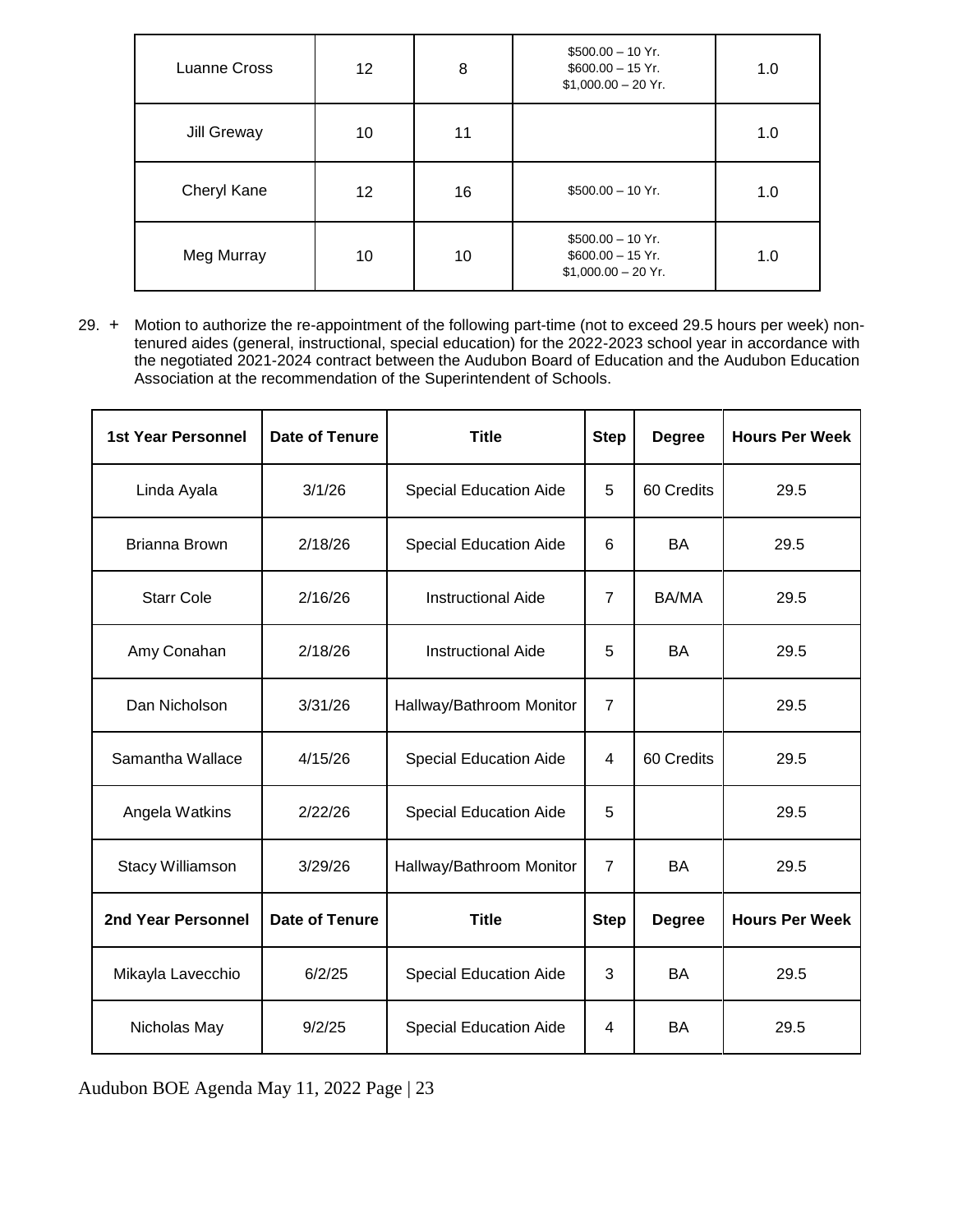| <b>Grace Morris</b>  | 12/10/25              | <b>Instructional Aide</b>     | 5           | <b>BA</b>     | 29.5                  |
|----------------------|-----------------------|-------------------------------|-------------|---------------|-----------------------|
| Theresa Murray-Smith | 9/2/25                | <b>Special Education Aide</b> | 4           | <b>BA</b>     | 29.5                  |
| Diebra Newman        | 11/9/25               | <b>Instructional Aide</b>     | 4           | 60 Credits    | 29.5                  |
| Cynthia Staab        | 11/9/25               | <b>Special Education Aide</b> | 5           | 60 Credits    | 29.5                  |
| Johanna Urban        | 6/2/25                | <b>General Education Aide</b> | 15          |               | 29.5                  |
| Jessica Wells        | 9/23/25               | <b>Instructional Aide</b>     | 4           | <b>BA</b>     | 29.5                  |
| 3rd Year Personnel   | <b>Date of Tenure</b> | <b>Title</b>                  | <b>Step</b> | <b>Degree</b> | <b>Hours Per Week</b> |
| Barbara Swain        | 8/25/24               | <b>General Education Aide</b> | 3           |               | 29.5                  |
| 4th Year Personnel   | <b>Date of Tenure</b> | <b>Title</b>                  | <b>Step</b> | <b>Degree</b> | <b>Hours Per Week</b> |
| Lisa Buzby           | 9/5/23                | <b>Instructional Aide</b>     | 5           | <b>BA</b>     | 29.5                  |

30. + Motion to authorize and issue a tenure contract to the following part-time (not to exceed 29.5 hours per week) aide (general, instructional, special education) for the 2022-2023 school year in accordance with the negotiated 2021-2024 contract between the Audubon Board of Education and the Audubon Education Association at the recommendation of the Superintendent of Schools.

| <b>Name</b>        | Date of Tenure | <b>Title</b>                  | <b>Step</b> | <b>Degree</b> | <b>Hours Per Week</b> |
|--------------------|----------------|-------------------------------|-------------|---------------|-----------------------|
| Kristina Filachek  | 12/7/22        | <b>Instructional Aide</b>     | 5           | 60 Credits    | 29.5                  |
| Patrice Kilvington | 11/15/22       | <b>Special Education Aide</b> | 9           | 60 Credits    | 29.5                  |

Motion to Approve Items 1 through 30: \_\_\_\_\_\_\_\_\_\_\_\_\_\_\_\_\_\_\_ Second: \_\_\_\_\_\_\_\_\_\_\_\_\_\_\_\_\_\_\_\_

# **Roll Call**

| Ammie Davis       | Joseph Ryan        | Tara Butrica    | Nancy Schiavo |
|-------------------|--------------------|-----------------|---------------|
| Joseph Miller     | Christopher Proulx | Lori Cassidy    |               |
| James Blumenstein | Allison Cox        | Andrea Robinson |               |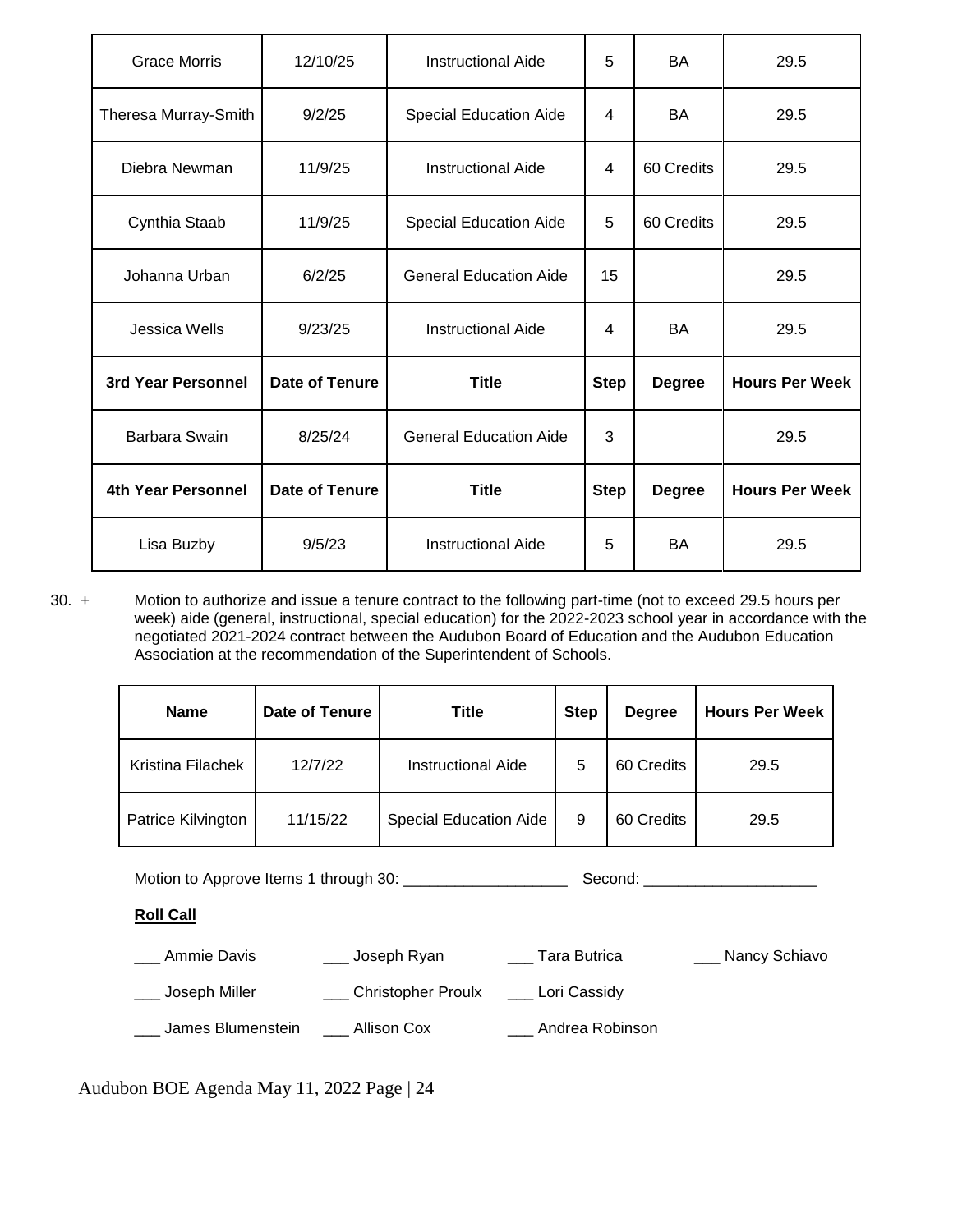31. Motion to authorize the re-appointment of the following tenured aide (general, instructional, special education) for the 2022-2023 school year in accordance with the negotiated 2021-2024 contract between the Audubon Board of Education and the Audubon Education Association at the recommendation of the Superintendent of Schools.

| <b>Name</b>            | Title                         | <b>Step</b> | <b>Degree</b> | Longevity | <b>FTE</b> |
|------------------------|-------------------------------|-------------|---------------|-----------|------------|
| <b>Barbara McNulty</b> | <b>Special Education Aide</b> | 17          |               | \$900.00  | 1.0        |

32. Motion to authorize the re-appointment of the following part-time (not to exceed 29.5 hours per week) tenured aides (general, instructional, special education) for the 2022-2023 school year in accordance with the negotiated 2021-2024 contract between the Audubon Board of Education and the Audubon Education Association at the recommendation of the Superintendent of Schools.

| <b>Name</b>                 | <b>Title</b>                  | <b>Step</b> | <b>Degree</b> | Longevity | <b>Hours Per</b><br>Week |
|-----------------------------|-------------------------------|-------------|---------------|-----------|--------------------------|
| Diane Geissler              | <b>Special Education Aide</b> | 13          | BA            | \$783.00  | 29.5                     |
| Janine Gilbrook             | <b>Special Education Aide</b> | 8           |               |           | 29.5                     |
| Jessica Holland             | <b>Instructional Aide</b>     | 8           | <b>BA</b>     |           | 29.5                     |
| Lisa Kappel                 | <b>Instructional Aide</b>     | 13          | 60 Credits    |           | 29.5                     |
| <b>Catherine Marshall</b>   | <b>General Education Aide</b> | 13          | 60 Credits    | \$783.00  | 29.5                     |
| Sandra Masciantonio         | <b>General Education Aide</b> | 13          |               | \$783.00  | 29.5                     |
| Robin Quinn                 | Special Education Aide        | 13          | 60 Credits    | \$783.00  | 29.5                     |
| Danielle Reich              | <b>Instructional Aide</b>     | 12          | <b>BA</b>     |           | 29.5                     |
| <b>Christine Smialowski</b> | <b>General Education Aide</b> | 13          |               |           | 29.5                     |
| Lisa Terlingo               | <b>Instructional Aide</b>     | 8           | 60 Credits    |           | 29.5                     |

33. Motion to approve Laurie Crea as a 12 month Secretary to the Superintendent at a salary of \$56,400.00 effective July 1, 2022 through June 30, 2023, as recommended by the Superintendent of Schools.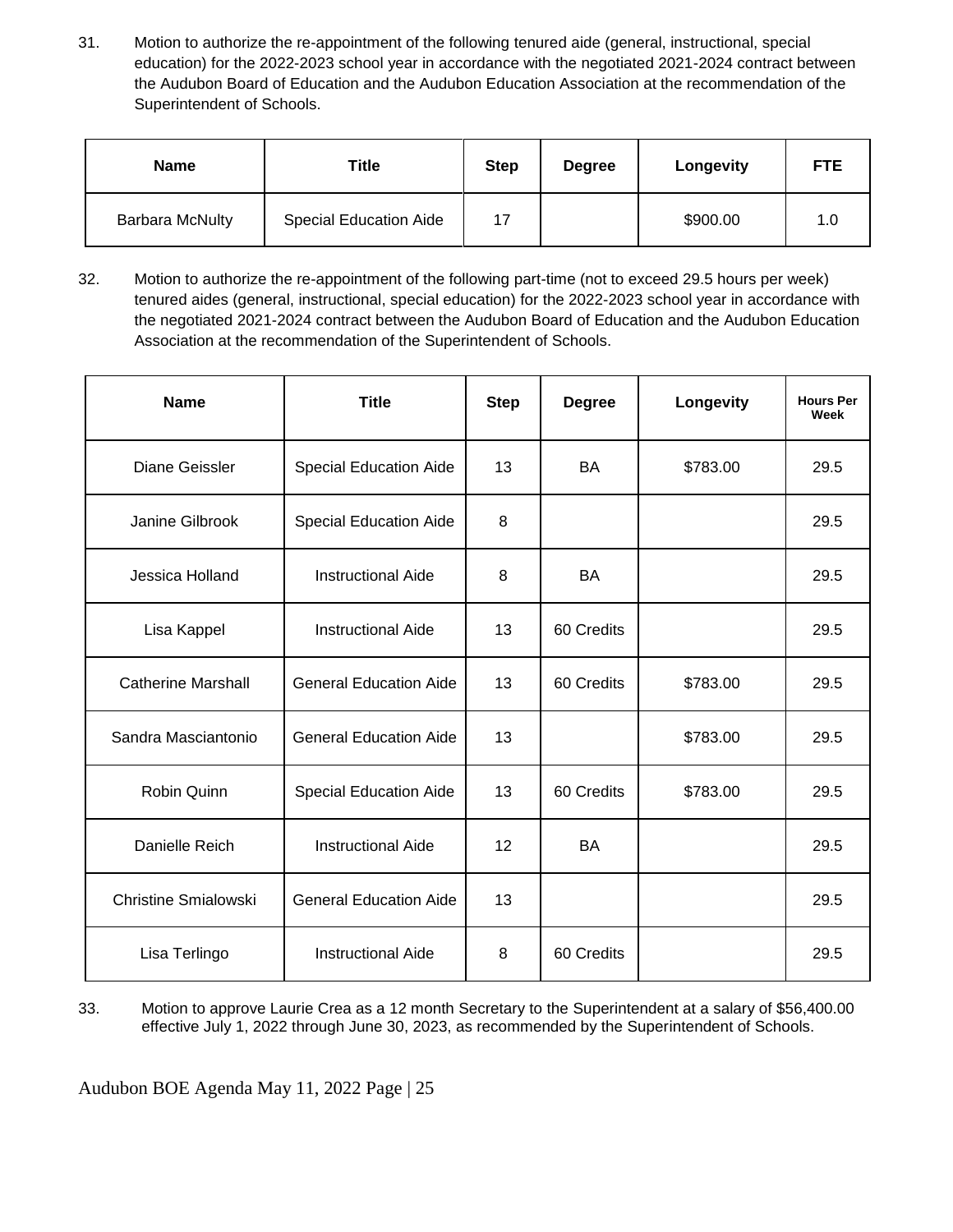- 34. Motion to approve Debra Horan as a 12 month Accounts Payable Clerk at a salary of \$69,448.00 plus longevity \$2,100.00 effective July 1, 2022 through June 30, 2023, as recommended by the Superintendent of Schools.
- 35. Motion to approve Christina Flynn as a 12 month Payroll/Benefits Clerk at a salary of \$69,448.00 plus longevity \$2,100.00 effective July 1, 2022 through June 30, 2023, as recommended by the Superintendent of Schools.
- 36. Motion to approve Michelle Marchiano as 12 month Secretary to the Business Administrator at a salary of \$58,400.00 plus longevity \$2,100.00 effective July 1, 2022 through June 30, 2023, at the recommendation of the Superintendent of Schools.
- 37. Motion to approve Michelle Marchiano as Director of Community Education at a salary of \$15,690.00 effective July 1, 2022 through June 30, 2023, at the recommendation of the Superintendent of Schools.
- 38. Motion to approve Michael Chisholm, as a 12 month Technology Coordinator, for the 2022-2023 School Year at a salary of \$107,224.00, at the recommendation of the Superintendent of Schools.
- 39. Motion to approve Gregory Smith as a Computer Systems Specialist at a salary of \$61,189.00 effective July 1, 2022 through June 30, 2023, at the recommendation of the Superintendent of Schools.
- 40. Motion to approve Joseph Furlong as a 180 day In-School Suspension Monitor at a salary of \$41,262.00 effective September 1, 2022 through June 30, 2023, as recommended by the Superintendent of Schools.
- 41. Motion to approve the part-time Computer Technician contract for Bella KoKocha for FTE 0.87, 29.5 hours per week, at \$18.50 per hour for the 2022-2023 school year pending the completion of all Audubon Board of Education and New Jersey Department of Education requirements, at the recommendation of the Superintendent of Schools.
- 42. Motion to authorize the re-appointment of the following non-tenured administrators for the 2022-2023 school year in accordance with the negotiated 2021-2024 contract between the Audubon Board of Education and the Audubon Administrators Association at the recommendation of the Superintendent of Schools.

| 2nd Year          | Date of<br>Tenure | Title                                                  | <b>Months</b> | <b>Salary</b> |
|-------------------|-------------------|--------------------------------------------------------|---------------|---------------|
| Barbie Ledyard    | 8/2/2025          | <b>Haviland Avenue</b><br>Principal                    | 12            | \$111,348.00  |
| John McMichael    | 1/19/2026         | <b>Assistant Principal</b><br><b>Student Personnel</b> | 12            | \$118,565.00  |
| Michael Nicholson | 11/09/2025        | <b>HS Principal</b><br>Grades 10-12                    | 12            | \$124,751.00  |

43. Motion to authorize the re-appointment of the following tenured administrators for the 2021-2024 school year in accordance with the negotiated 2021-2024 contract between the Audubon Board of Education and the Audubon Administrators Association at the recommendation of the Superintendent of Schools.

| <b>Name</b>     | Title                                                     | <b>Months</b> | <b>Salary</b> | Longevity |
|-----------------|-----------------------------------------------------------|---------------|---------------|-----------|
| Noelle Bisinger | <b>Supervisor of Special</b><br><b>Education Services</b> | 12            | \$122,823.00  |           |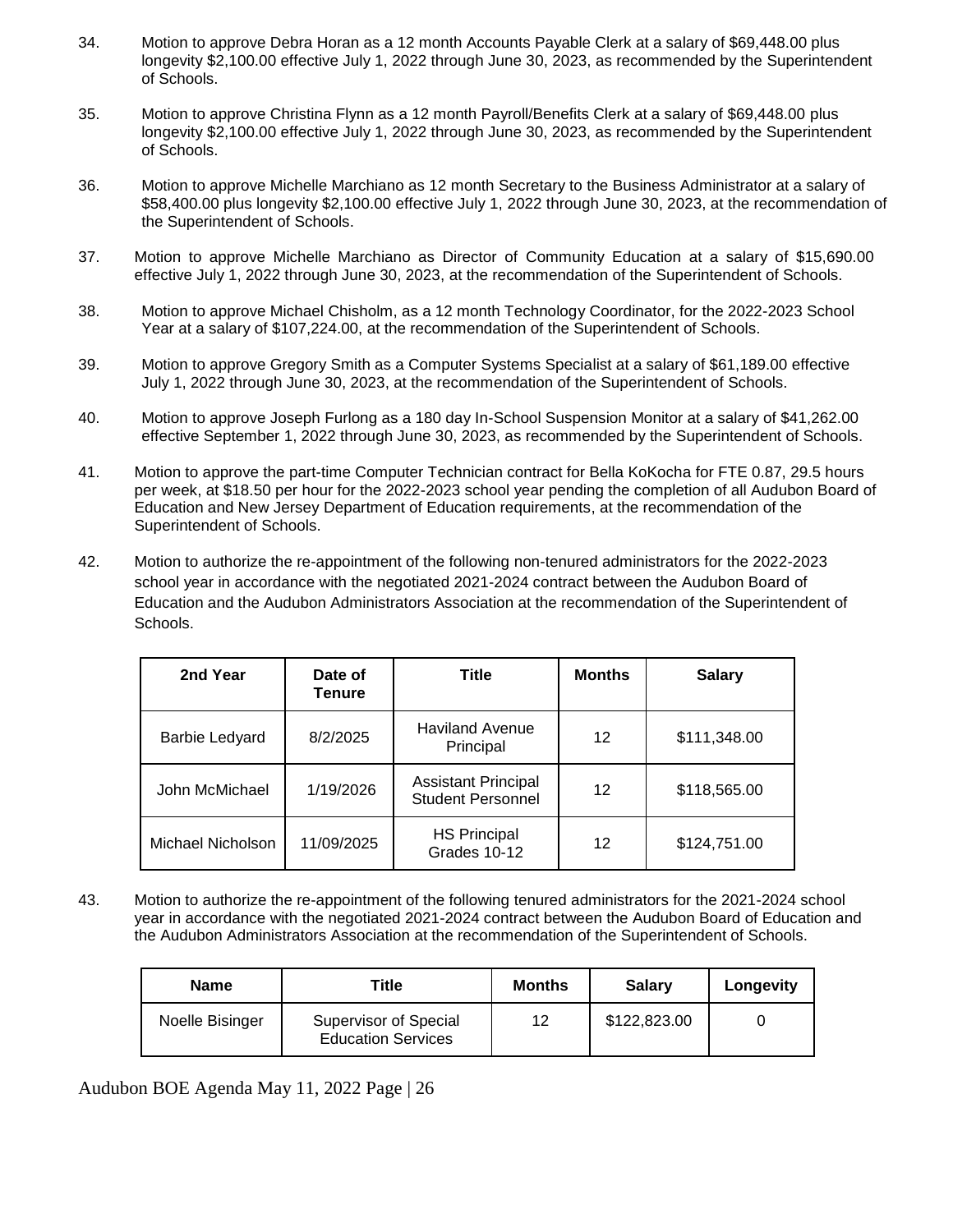| <b>Shamus Burke</b>    | <b>Supervisor of Curriculum</b><br>and Instruction | 12 | \$126,299.00 |            |
|------------------------|----------------------------------------------------|----|--------------|------------|
| Anthony Carbone        | <b>Supervisor of Athletics</b>                     | 12 | \$140,907.00 | \$1,250.00 |
| <b>Kelly Reising</b>   | Audubon Jr,/Sr. HS Co-<br>Principal (7-9)          | 12 | \$130,213.00 |            |
| <b>Bonnie Smeltzer</b> | <b>Mansion Avenue Principal</b>                    | 12 | \$153,462.00 | \$1,250.00 |

- 44. Motion to authorize the re-appointment of Harry Rutter as the 12 month Director of Facilities for the 2022- 2023 School Year at salary of \$152,450.00 plus longevity \$1,250.00, at the recommendation of the Superintendent of Schools.
- 45. Motion to authorize the re-appointment of Michael Jenkinson as a 12 month Maintenance Department Evening Supervisor for the 2022-2023 School Year, at the salary of \$76,239.00 plus longevity \$3,600.00 and certificates \$600.00, at the recommendation of the Superintendent of Schools.
- 46. Motion to approve the following additional staff member to facilitate the School Gardening Club at Mansion Avenue School. The program will run 7 days. Student contact time 3:00pm – 4:30pm (\$40.00/hour); Preparation time (One hour per day of program @ \$30.00/hour).The dates of the program are April 19, May 6, 13, 20, 27, June 3, 10, 2022. Each staff member will receive up to \$490.00; Substitutes do not receive preparation pay. Paid through the ARP-ESSER Grant. Full motion at the recommendation of the Superintendent of Schools:
	- Sandra Masciantonio
- 47. Motion to approve the following as district substitute teachers, secretaries, and custodians for the 2021- 2022 school year, on an emergent basis, pending completion of all district and state requirements, at the recommendation of the Superintendent of Schools.
	- Kevin Chau Substitute Teacher
	- Danielle Powers Substitute Nurse
	- Eleanor Wyckoff Substitute Teacher
	- Angela Scola Substitute Teacher
	- Jena Imperiale Substitute Teacher
- 48. + Motion to approve the following staff members as Summer Bridge Program Instructors supported through Title I and ESSER funds for fifteen (15) days over the summer, at the instructional rate of \$40.00 for 3 hours each day and at the daily planning rate of \$30 for 1 hour each day. Each instructors will be compensated for pre-planning (6 hours) and debriefing & data collation (2 hours) at the planning rate of \$30.00 per hour, at the recommendation of the Superintendent of Schools:

| <b>Position</b> | Name           |
|-----------------|----------------|
| Teacher         | Danielle Reich |

- 49. Motion to approve 100 summer hours (collective) for Child Study Team members, with duties assigned and pre-approved by the Supervisor of Special Education Services, for the purposes of case management, completion of student class schedules, transfer IEPs, and other summer responsibilities paid at the per diem rate of each team member per the negotiated agreement, with executed timesheets, from July 1, 2022 through August 30, 2022, at the recommendation of the Superintendent of Schools.
- 50. Motion to approve all Child Study Team members, Speech/Language Specialists, Occupational Therapists and Physical Therapist to perform summer per-case evaluation on an as-needed basis and assigned at the standard rate of \$250 per evaluation, effective July 1, 2022 through August 30, 2022 with executive time sheets, at the recommendation of the Superintendent of Schools.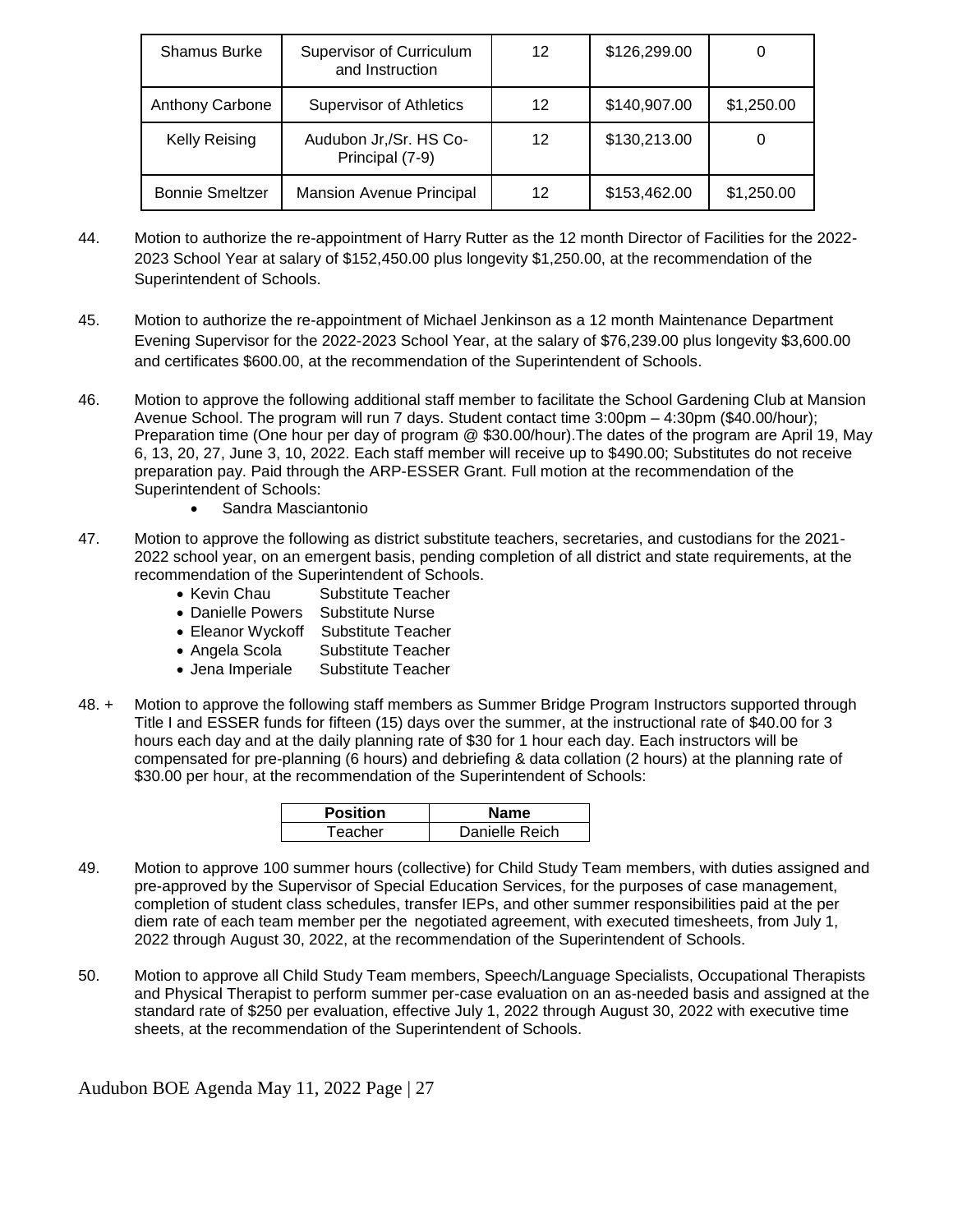- 51. Motion to approve Suzanne McMaster, Long Term Substitute School Psychologist, for inclusion with other Child Study Team members in summer hours for the purposes of case management and summer evaluations.
- 52. Motion to appoint Bonnie Smeltzer, Mansion Avenue Principal, as the Harassment, Intimidation, and Bullying District Coordinator for a term commencing July 1, 2022 through June 30, 2023, as recommended by the Superintendent of Schools.
- 53. + Motion to appoint the following individuals as building-based Anti-bullying Specialists for a term commencing July 1, 2022 through June 30, 2023:
	- i. Haviland Avenue Elementary School Maria McCutcheon +
	- ii. Mansion Avenue Elementary School Cara Novick +
	- iii. Mansion Avenue Elementary School Christine Batra +
	- iv. Audubon Junior-Senior High School Devon Schwab +
	- v. Audubon Junior-Senior High School Michael Tomasetti
	- vi. Audubon Junior-Senior High School Wendy VanFossen
	- vii. Audubon Junior-Senior High School Emily Warren
- 54. + Motion to appoint the following individuals as Section 504 Compliance Representatives for a term commencing July 1, 2022 through June 30, 2023:
	- i. Haviland Avenue Elementary School Barbie Ledyard, Principal +
	- ii. Mansion Avenue Elementary School Bonnie Smeltzer, Principal +
	- iii. Audubon-Junior Senior High School 7-9 Kelly Reising, Principal
	- iv. Audubon Junior-Senior High School 10-12 Mike Nicholson, Principal
- 55. Motion to approve Deborah J. Roncace, Business Administrator/Board Secretary for the following appointments for the 2022/2023 school year:
	- a. Board Secretary
	- b. Designated Employer Representative
	- c. Public Agency Compliance Officer as required
	- d. Qualified Purchasing Agent to award contracts up to bid threshold
	- e. Custodian of School Records
- 56. + Motion to appoint the following individuals as members of the School Counseling Team for a term commencing July 1, 2022 through June 30, 2023:
	- i. John McMichael, Director of Guidance (Lead)
	- ii. Christine Batra, School Counselor MAS +
	- iii. Devon Schwab, School Counselor AHS (7-8) +
	- iv. Maria McCutcheon, School Counselor, HAS
	- v. Cara Novick, School Counselor, MAS +
	- vi. Michael Tomasetti, School Counselor AHS (9-12)
	- vii. Wendy VanFossen, School Counselor AHS (9-12)
	- viii. Emily Warren, School Counselor AHS (9-12)
- 57. Motion to approve the following secretarial staff members to complete duties as assigned and preapproved by their direct supervisor for up to 60 hours at their contractual rate from July 1, 2022 through August 30, 2023 with executed time sheets:
	- a. Secretary to the Supervisor of Special Education Services Margaret Murray
	- b. Secretary to the Principal AHS 7-9 Jill Greway
	- c. Secretary to the Principal MAS Michela Carr
- 58. Motion to appoint John McMichael as the Section 504 Compliance Officer for a term commencing July 1, 2022 through June 30, 2023, at the recommendation of the Superintendent of Schools
- 59. Motion to appoint Anthony Carbone as the Title IX Officer for a term commencing July 1, 2022 through June 30, 2023, at the recommendation of the Superintendent of Schools.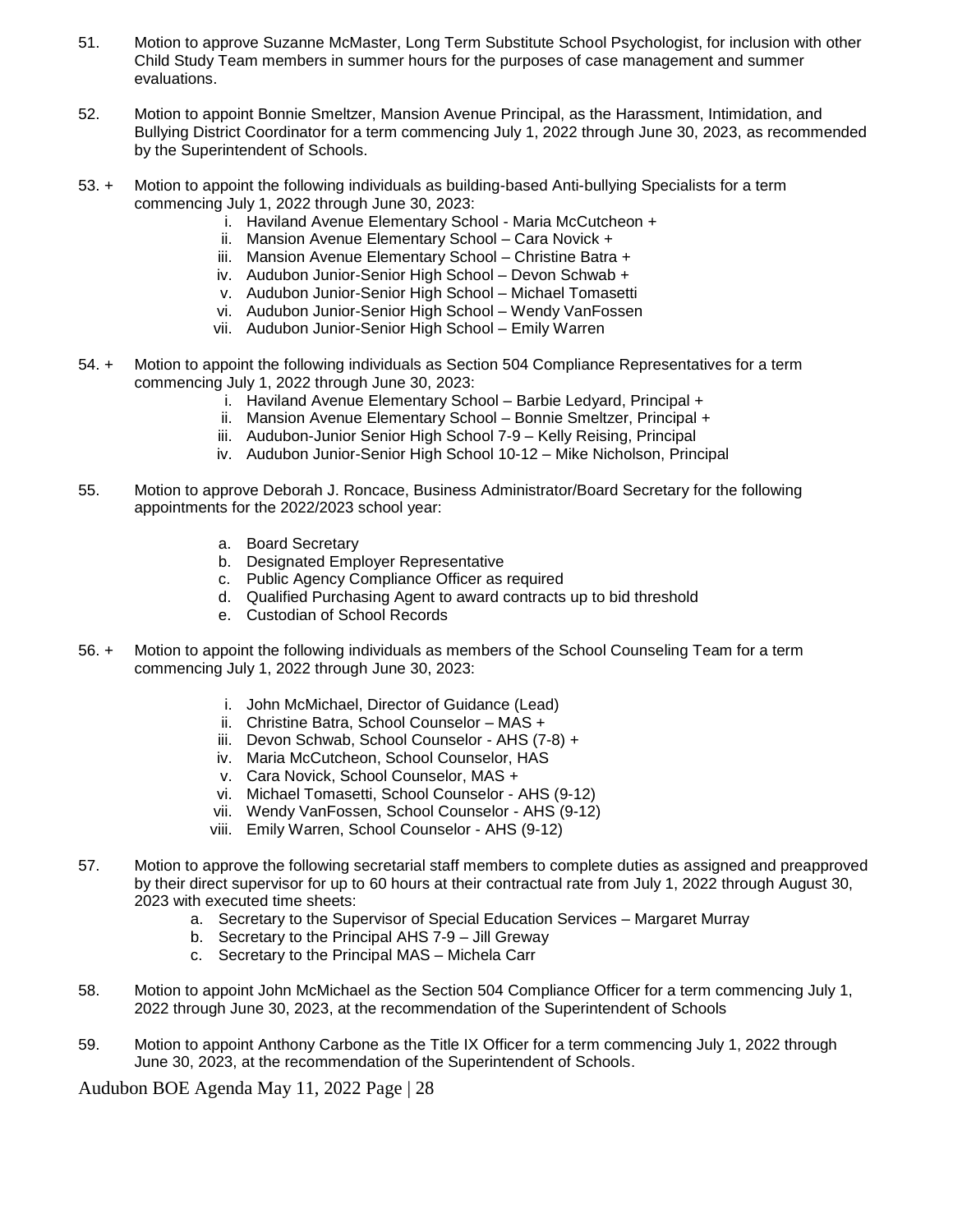- 60. Motion to approve Michael Chisholm as the Data Coordinator for the 2022-2023 school year, effective July 1, 2022, at the recommendation of the Superintendent of Schools.
- 61. Motion to approve Shamus Burke as the District Coordinator of State Testing for the 2022-2023 school year, effective July 1, 2022, at the recommendation of the Superintendent of Schools.
- 62. Motion to approve Shamus Burke as the District ESEA Coordinator for the 2022-2023 school year, effective July 1, 2022, at the recommendation of the Superintendent of Schools.
- 63. Motion to approve Shamus Burke as the District Bilingual/ESL Point of Contact for the 2022-2023 school year, effective July 1, 2022, at the recommendation of the Superintendent of Schools.
- 64. Motion to approve Noelle Bisinger as the District Educational Stability Liaison for the 2022-2023 school year, effective July 1, 2022, at the recommendation of the Superintendent of Schools.
- 65. + Motion to approve Barbara Ledyard as the Early Childhood Contact for the 2022-2023 school year, effective July 1, 2022, at the recommendation of the Superintendent of Schools.
- 66. Motion to appoint Anthony Carbone as the District School Safety Specialist for a term commencing July 1, 2022 through June 30, 2023, at the recommendation of the Superintendent of Schools.
- 67. Motion to appoint Elizabeth L. Scotto Di Perta, Substance Awareness Coordinator through Family First Counseling, LLC, as the Audubon Public School District Municipal Alliance Coordinator for the term commencing July 1, 2022 through June 30, 2023 at a stipend of \$1,400.00. Compensation for duties will be through the Grant and paid in two equal installments on January 15, 2023 and June 15, 2023.
- 68. Motion to appoint the following individuals as District Registrars for a term commencing July 1, 2022 through June 30, 2023, as recommended by the Superintendent of Schools. Heather Weil, Secretary to the Assistant Principal of Student Personnel Services Melissa Chisholm, Secretary the Havilland Avenue Elementary School Principal
- 69, Motion to appoint Elizabeth L. Scotto Di Perta, Substance Awareness Coordinator through Family First Counseling, LLC, as the Audubon Public School District Intergenerational Advisor for the term commencing July 1, 2022 through June 30, 2023 at a stipend of \$1,400.00. Compensation for duties will be through the Municipal Alliance Grant and paid in two equal installments on January 15, 2023 and June 15, 2023.
- 70. Motion to approve the following high school guidance counselors with duties assigned and pre-approved by the Director of School Counseling for up to 70 hours of summer work at their individual hourly rate with executed time sheets:

Mike Tomasetti Wendy VanFossen Devon Schwab Emily Warren

- 71. Motion to approve Erica Wenzel as a Credit Completion Monitor for the Audubon Junior-Senior High School from May 19. 2022 through June 16, 2022. Hours of program run from 2:45 pm – 4:45pm (\$30.00/hour); Up to three (3) days per week. Compensation will not exceed \$720.00. Paid through the ARP-ESSER Grant. Full motion at the recommendation of the Superintendent of Schools.
- 72. Motion to approve Valeria Henkel as a Credit Completion Monitor for the Audubon Junior-Senior High School from May 20, 2022 through June 30, 2022. Hours of program run from 8:00am – 12:00pm (\$30.00/hour); Up to nine (9) days. Compensation will not exceed \$1,080.00. Paid through the ARP-ESSER Grant. Full motion at the recommendation of the Superintendent of Schools.
- 73. Motion to revise a request from employee #1519, to extend a Paid Leave of Absence three (3) days per week, effective May 9, 2022 through July 4, 2022:

May 9, 2022 through July 4, 2022 **Paid Leave (3 days per week)**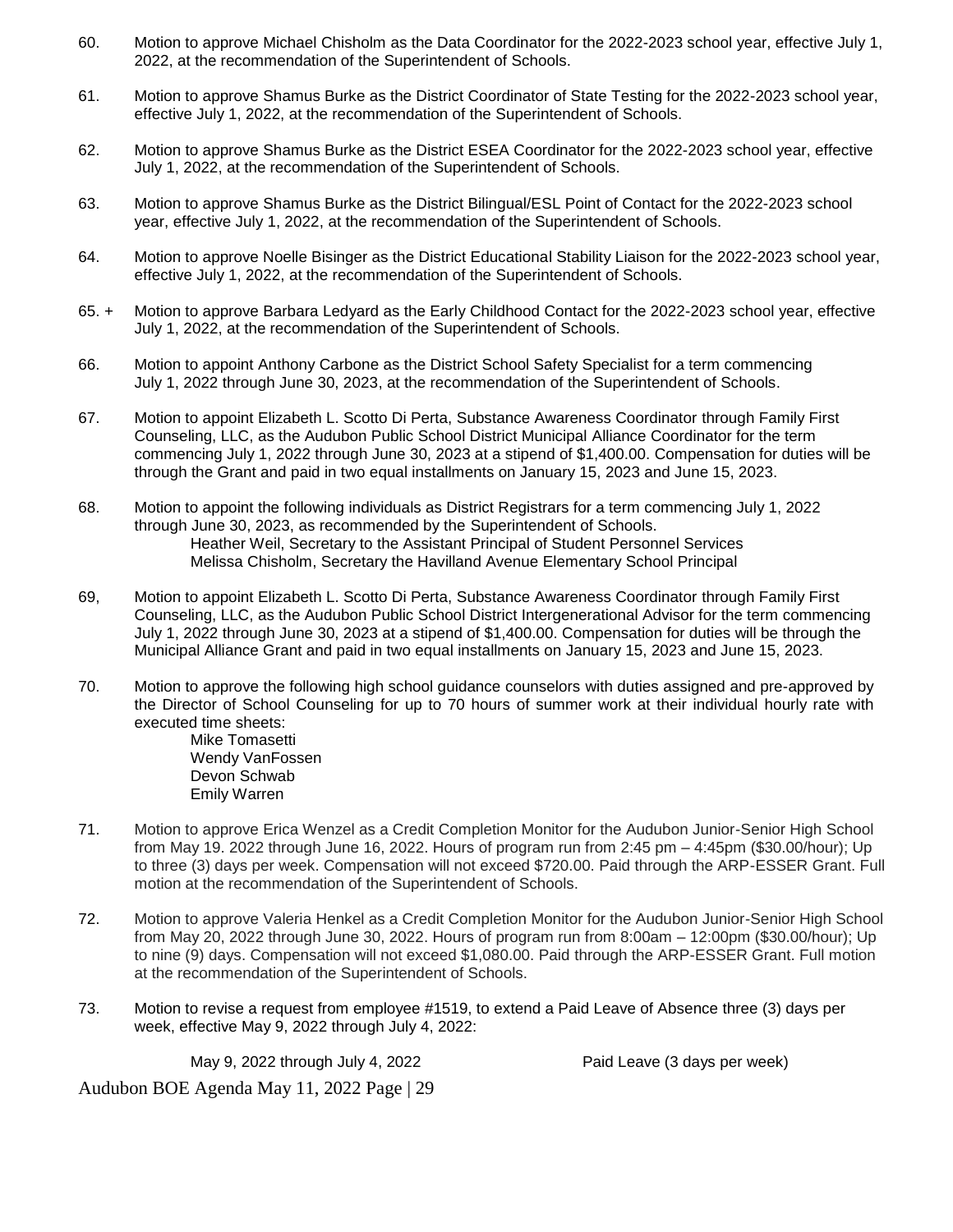|                   |                        |                 | Second: _______________________ |
|-------------------|------------------------|-----------------|---------------------------------|
| <b>Roll Call</b>  |                        |                 |                                 |
| Ammie Davis       | __ Joseph Ryan         | Tara Butrica    | Nancy Schiavo                   |
| Joseph Miller     | ___ Christopher Proulx | Lori Cassidy    |                                 |
| James Blumenstein | Allison Cox            | Andrea Robinson |                                 |

# **XIV. REPORTS:**

**XVI**.

**XV**. HIB District Report

| May 2022         | <b>BULLYING INCIDENTS REPORT</b> |         |              |  |  |
|------------------|----------------------------------|---------|--------------|--|--|
| <b>SCHOOL</b>    | <b>Confirmed HIB</b>             | Non-HIB | <b>Total</b> |  |  |
| AHS #8565, #8606 |                                  |         |              |  |  |
| MAS #8542        |                                  | 0       |              |  |  |
| <b>HAS</b>       |                                  | 0       |              |  |  |
| <b>APPS</b>      |                                  | 0       |              |  |  |

Superintendent's Report

- **XVII.** Special Program Representatives:
	- A. CCESC Rep. Rotation: **Joseph Miller**
	- B. CCSBA Rep. Rotation: **Ammie Davis**
	- C. Audubon Education Foundation: **Lori Cassidy**
- **XVIII.** Board Member Comments

#### **XIX. Public Participation:** (Open Discussion)

The Board of Education recognizes the value of public comment on educational issues and the importance of allowing members of the public to express themselves on school matters of community interest.

In order to permit the fair and orderly expression of such comment, the Board has set aside two portions of this Board meeting for public comment on any school or school district issue that a member of the public feels may be of interest to the residents of the school district.

For the first portion, public comments are invited on matters pertaining only to the agenda for tonight's meeting. For the second portion, public comments are invited on all matters pertaining to the school district.

Participants should announce their name, address, and any group they may represent, if applicable. The Board reserves the right to limit public discussion. Public discussion of a topic will be limited to fifteen (15) minutes, and individual speakers will be limited to three (3) minutes. No participant may speak more than once on the same topic until all others who wish to speak on that topic have been heard. Reference bylaws #0167 of the Audubon Public Schools Board of Education Policy Manual.

The Board uses the public comment period as an opportunity to listen to citizen. Not all issues brought to a Board meeting will be resolved at that particular meeting. Complaints stated or actions requested by the public may be taken under advisement by the Board for investigation, discussion, actions, or disposition at a later date or time.